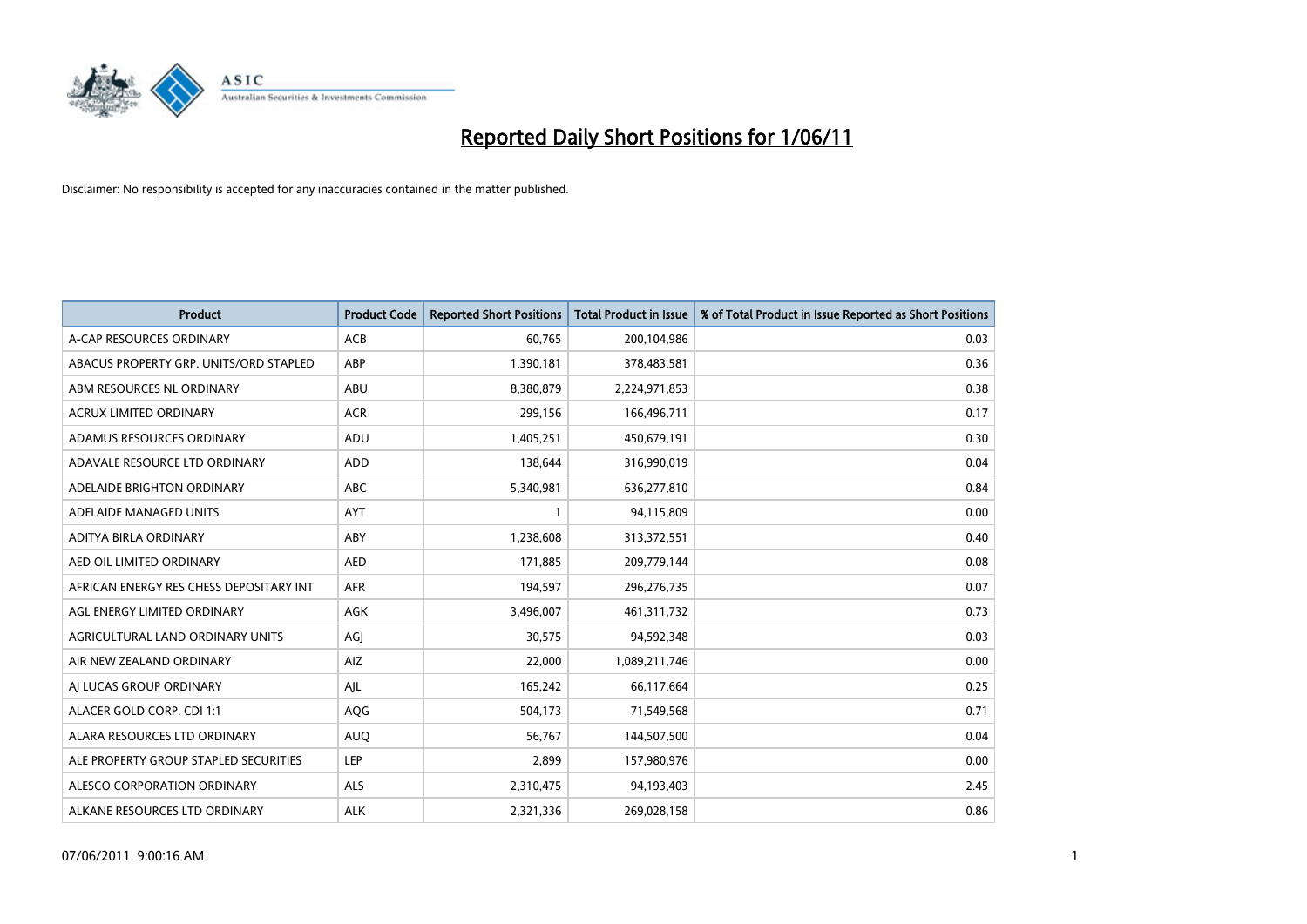

| <b>Product</b>                         | <b>Product Code</b> | <b>Reported Short Positions</b> | <b>Total Product in Issue</b> | % of Total Product in Issue Reported as Short Positions |
|----------------------------------------|---------------------|---------------------------------|-------------------------------|---------------------------------------------------------|
| ALLIANCE RESOURCES ORDINARY            | AGS                 | 156,422                         | 341,172,309                   | 0.05                                                    |
| ALLIED GOLD LIMITED ORDINARY           | <b>ALD</b>          | 2,379,883                       | 1,198,537,554                 | 0.20                                                    |
| ALTONA MINING LTD ORDINARY             | <b>AOH</b>          | 500.000                         | 472,133,029                   | 0.11                                                    |
| ALUMINA LIMITED ORDINARY               | <b>AWC</b>          | 22,947,766                      | 2,440,196,187                 | 0.94                                                    |
| AMADEUS ENERGY ORDINARY                | AMU                 | 620,568                         | 300,288,855                   | 0.21                                                    |
| AMALGAMATED HOLDINGS ORDINARY          | AHD                 | 17,015                          | 157,461,063                   | 0.01                                                    |
| AMCOR LIMITED ORDINARY                 | <b>AMC</b>          | 7,278,236                       | 1,227,416,280                 | 0.56                                                    |
| AMP LIMITED ORDINARY                   | AMP                 | 11,788,449                      | 2,811,693,913                 | 0.38                                                    |
| AMPELLA MINING ORDINARY                | <b>AMX</b>          | 710,899                         | 204,785,108                   | 0.33                                                    |
| ANSELL LIMITED ORDINARY                | <b>ANN</b>          | 3,890,477                       | 133,011,550                   | 2.95                                                    |
| ANTARES ENERGY LTD ORDINARY            | <b>AZZ</b>          | 101,632                         | 275,000,000                   | 0.04                                                    |
| ANZ BANKING GRP LTD ORDINARY           | ANZ                 | 11,610,195                      | 2,596,828,457                 | 0.41                                                    |
| APA GROUP STAPLED SECURITIES           | <b>APA</b>          | 6,852,008                       | 556,193,951                   | 1.22                                                    |
| APEX MINERALS NL ORDINARY              | <b>AXM</b>          | 990,704                         | 5,550,243,713                 | 0.02                                                    |
| APN EUROPEAN RETAIL UNITS STAPLED SEC. | <b>AEZ</b>          | 11,832                          | 544,910,660                   | 0.00                                                    |
| APN NEWS & MEDIA ORDINARY              | APN                 | 23,036,690                      | 618,568,292                   | 3.72                                                    |
| AQUARIUS PLATINUM. ORDINARY            | <b>AQP</b>          | 4,506,073                       | 470,070,802                   | 0.93                                                    |
| AQUILA RESOURCES ORDINARY              | <b>AQA</b>          | 4,426,266                       | 374,368,499                   | 1.20                                                    |
| ARAFURA RESOURCE LTD ORDINARY          | <b>ARU</b>          | 6,357,532                       | 367,980,342                   | 1.75                                                    |
| ARB CORPORATION ORDINARY               | ARP                 | 4.356                           | 72,481,302                    | 0.00                                                    |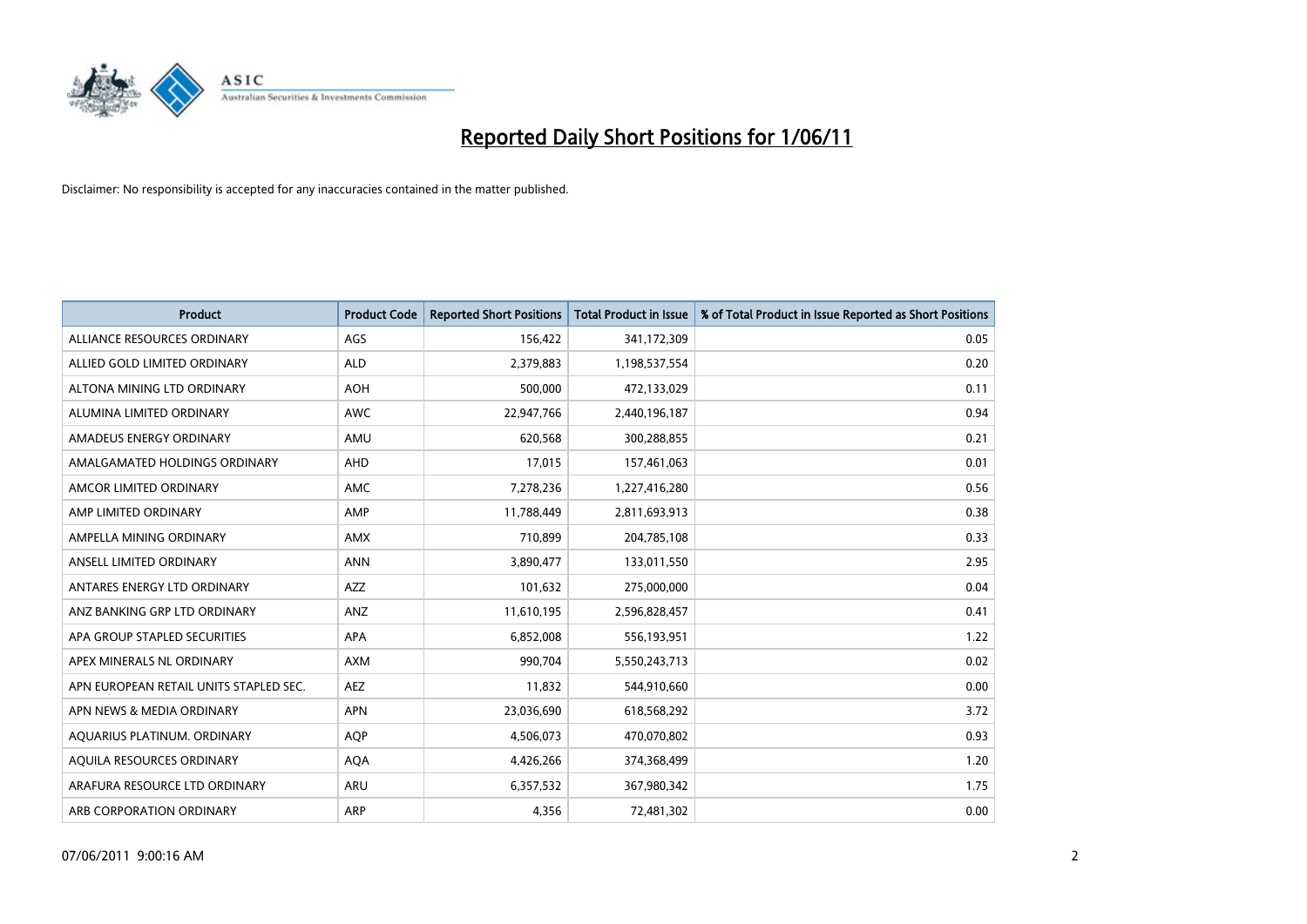

| <b>Product</b>                          | <b>Product Code</b> | <b>Reported Short Positions</b> | Total Product in Issue | % of Total Product in Issue Reported as Short Positions |
|-----------------------------------------|---------------------|---------------------------------|------------------------|---------------------------------------------------------|
| ARDENT LEISURE GROUP STAPLED SECURITIES | AAD                 | 611,976                         | 318,147,978            | 0.18                                                    |
| ARISTOCRAT LEISURE ORDINARY             | <b>ALL</b>          | 37,544,572                      | 536,480,307            | 7.00                                                    |
| <b>ASCIANO LIMITED ORDINARY</b>         | <b>AIO</b>          | 18,178,404                      | 2,926,103,883          | 0.62                                                    |
| ASG GROUP LIMITED ORDINARY              | ASZ                 | 68,491                          | 169,117,796            | 0.04                                                    |
| ASPEN GROUP ORD/UNITS STAPLED           | <b>APZ</b>          | 1,138,981                       | 579,826,041            | 0.19                                                    |
| ASPIRE MINING LTD ORDINARY              | <b>AKM</b>          | 687,971                         | 539,971,483            | 0.12                                                    |
| <b>ASTON RES LTD ORDINARY</b>           | <b>AZT</b>          | 252,641                         | 204,527,604            | 0.12                                                    |
| ASTRO JAP PROP GROUP STAPLED SECURITIES | AJA                 | 31,304                          | 58,445,002             | 0.05                                                    |
| ASX LIMITED ORDINARY                    | <b>ASX</b>          | 1,816,114                       | 175,136,729            | 1.02                                                    |
| ATLANTIC LIMITED ORDINARY               | ATI                 | 171,575                         | 113,210,529            | 0.15                                                    |
| ATLAS IRON LIMITED ORDINARY             | <b>AGO</b>          | 1,423,111                       | 824,176,142            | 0.15                                                    |
| AUCKLAND INTERNATION ORDINARY           | AIA                 | 162,720                         | 1,322,564,489          | 0.01                                                    |
| AURORA MINERALS LTD ORDINARY            | <b>ARM</b>          | 416                             | 104,167,499            | 0.00                                                    |
| <b>AURORA OIL &amp; GAS ORDINARY</b>    | <b>AUT</b>          | 5,326,185                       | 403,687,342            | 1.32                                                    |
| AUSDRILL LIMITED ORDINARY               | ASL                 | 156,195                         | 301,419,184            | 0.05                                                    |
| AUSENCO LIMITED ORDINARY                | <b>AAX</b>          | 3,449,723                       | 122,987,022            | 2.80                                                    |
| <b>AUSTAL LIMITED ORDINARY</b>          | ASB                 | 249,497                         | 188,069,638            | 0.14                                                    |
| AUSTAR UNITED ORDINARY                  | <b>AUN</b>          | 1,675,780                       | 1,271,389,658          | 0.12                                                    |
| <b>AUSTBROKERS HOLDINGS ORDINARY</b>    | <b>AUB</b>          | $\overline{2}$                  | 54,658,736             | 0.00                                                    |
| AUSTIN ENGINEERING ORDINARY             | ANG                 | 303,179                         | 71,714,403             | 0.42                                                    |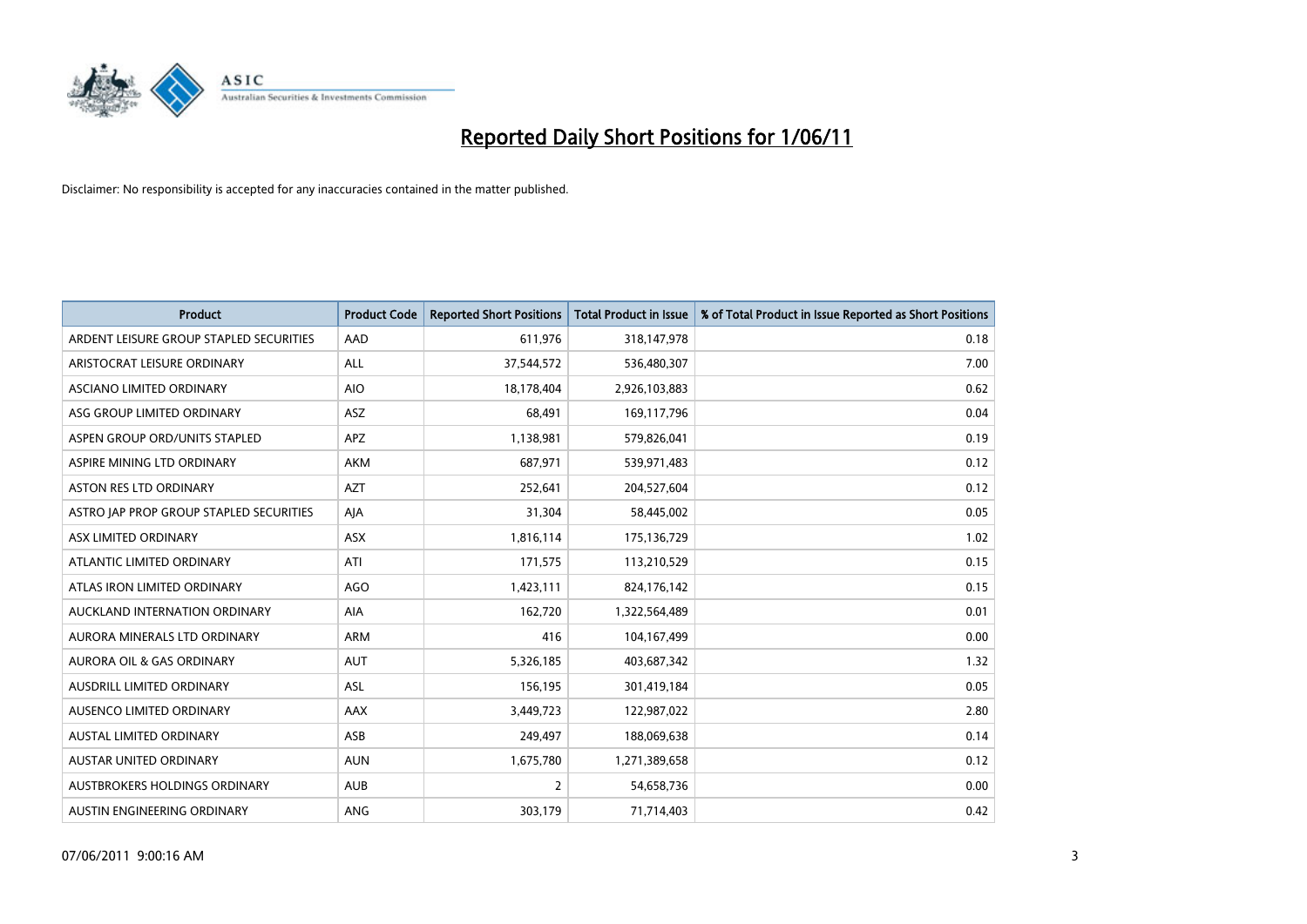

| <b>Product</b>                       | <b>Product Code</b> | <b>Reported Short Positions</b> | <b>Total Product in Issue</b> | % of Total Product in Issue Reported as Short Positions |
|--------------------------------------|---------------------|---------------------------------|-------------------------------|---------------------------------------------------------|
| <b>AUSTRALAND ASSETS ASSETS</b>      | AAZPB               | 1,168                           | 2,750,000                     | 0.04                                                    |
| AUSTRALAND PROPERTY STAPLED SECURITY | <b>ALZ</b>          | 878,653                         | 576,846,597                   | 0.14                                                    |
| AUSTRALIAN AGRICULT, ORDINARY        | AAC                 | 4,736,235                       | 303,904,127                   | 1.58                                                    |
| AUSTRALIAN EDUCATION UNITS           | <b>AEU</b>          | 625,000                         | 175,465,397                   | 0.36                                                    |
| AUSTRALIAN FOUNDAT, ORDINARY         | AFI                 | 4,700                           | 1,016,903,220                 | 0.00                                                    |
| AUSTRALIAN INFRASTR, UNITS/ORDINARY  | <b>AIX</b>          | 1,369,105                       | 620,733,944                   | 0.20                                                    |
| AUSTRALIAN MINES LTD ORDINARY        | <b>AUZ</b>          | 1,400,000                       | 576,910,315                   | 0.24                                                    |
| AUSTRALIAN PHARM, ORDINARY           | API                 | 878,459                         | 488,115,883                   | 0.18                                                    |
| AUTOMOTIVE HOLDINGS ORDINARY         | <b>AHE</b>          | 414,461                         | 260,345,713                   | 0.16                                                    |
| AVEXA LIMITED ORDINARY               | <b>AVX</b>          | 243,657                         | 847,688,779                   | 0.03                                                    |
| AWE LIMITED ORDINARY                 | <b>AWE</b>          | 2,263,247                       | 521,871,941                   | 0.43                                                    |
| AZUMAH RESOURCES ORDINARY            | <b>AZM</b>          | 70,378                          | 279,196,055                   | 0.03                                                    |
| <b>BANDANNA ENERGY ORDINARY</b>      | <b>BND</b>          | 479,190                         | 426,515,482                   | 0.10                                                    |
| BANK OF QUEENSLAND. ORDINARY         | <b>BOO</b>          | 3,794,201                       | 222,072,957                   | 1.69                                                    |
| <b>BANNERMAN RESOURCES ORDINARY</b>  | <b>BMN</b>          | 32,159                          | 234,435,934                   | 0.01                                                    |
| <b>BASE RES LIMITED ORDINARY</b>     | <b>BSE</b>          | 60,567                          | 165,341,114                   | 0.04                                                    |
| <b>BATHURST RESOURCES ORDINARY</b>   | <b>BTU</b>          | 5,375,366                       | 666,141,330                   | 0.79                                                    |
| <b>BAUXITE RESOURCE LTD ORDINARY</b> | <b>BAU</b>          | 109,797                         | 235,379,896                   | 0.05                                                    |
| <b>BC IRON LIMITED ORDINARY</b>      | <b>BCI</b>          | 246,571                         | 94,381,000                    | 0.26                                                    |
| BEACH ENERGY LIMITED ORDINARY        | <b>BPT</b>          | 4,101,511                       | 1,102,788,311                 | 0.36                                                    |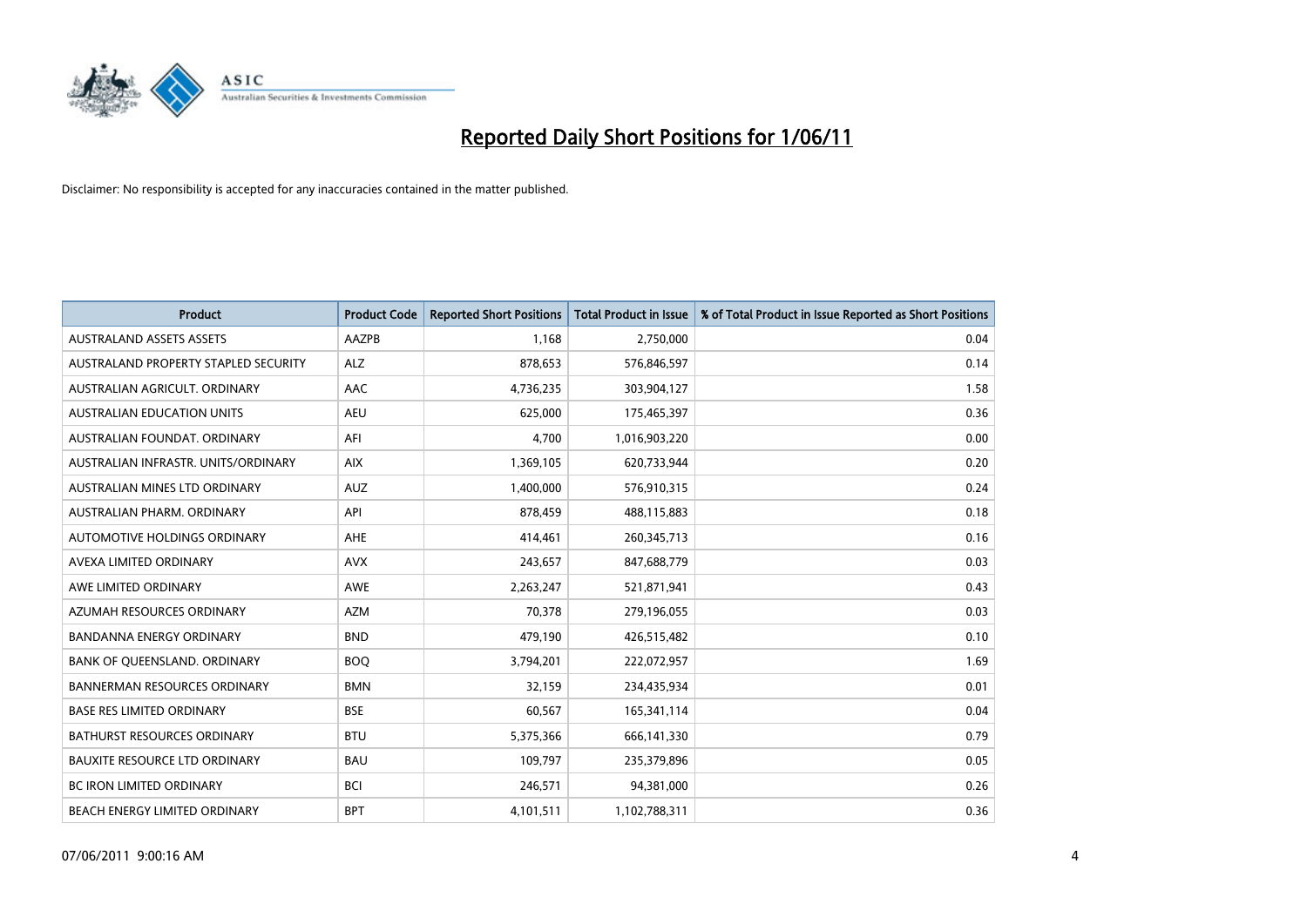

| <b>Product</b>                       | <b>Product Code</b> | <b>Reported Short Positions</b> | <b>Total Product in Issue</b> | % of Total Product in Issue Reported as Short Positions |
|--------------------------------------|---------------------|---------------------------------|-------------------------------|---------------------------------------------------------|
| BEADELL RESOURCE LTD ORDINARY        | <b>BDR</b>          | 2,055,527                       | 622,372,828                   | 0.31                                                    |
| BENDIGO AND ADELAIDE ORDINARY        | <b>BEN</b>          | 6,568,032                       | 360,268,130                   | 1.83                                                    |
| BERKELEY RESOURCES ORDINARY          | <b>BKY</b>          | 683.053                         | 174,298,273                   | 0.39                                                    |
| BETASHARES ASX FIN ETF UNITS         | <b>OFN</b>          | 38,500                          | 4,509,251                     | 0.85                                                    |
| BETASHARES ASX RES ETF UNITS         | <b>ORE</b>          | 188,220                         | 4,519,432                     | 4.16                                                    |
| <b>BHP BILLITON LIMITED ORDINARY</b> | <b>BHP</b>          | 41,329,960                      | 3,209,181,688                 | 1.26                                                    |
| <b>BILLABONG ORDINARY</b>            | <b>BBG</b>          | 13,481,422                      | 254,037,587                   | 5.30                                                    |
| <b>BIONOMICS LIMITED ORDINARY</b>    | <b>BNO</b>          | 71,105                          | 344,094,479                   | 0.02                                                    |
| <b>BIOTA HOLDINGS ORDINARY</b>       | <b>BTA</b>          | 2,222,295                       | 181,417,556                   | 1.22                                                    |
| <b>BISALLOY STEEL ORDINARY</b>       | <b>BIS</b>          | 84,480                          | 216,455,965                   | 0.04                                                    |
| BKI INVESTMENT LTD ORDINARY          | BKI                 | 508                             | 422,863,407                   | 0.00                                                    |
| <b>BLACKMORES LIMITED ORDINARY</b>   | <b>BKL</b>          | 10,000                          | 16,744,292                    | 0.06                                                    |
| <b>BLACKTHORN RESOURCES ORDINARY</b> | <b>BTR</b>          | 35,848                          | 122,918,000                   | 0.03                                                    |
| BLUESCOPE STEEL LTD ORDINARY         | <b>BSL</b>          | 57,060,777                      | 1,842,207,385                 | 3.08                                                    |
| <b>BOART LONGYEAR ORDINARY</b>       | <b>BLY</b>          | 4,191,387                       | 461,163,412                   | 0.90                                                    |
| <b>BOOM LOGISTICS ORDINARY</b>       | <b>BOL</b>          | 337,999                         | 461,500,712                   | 0.07                                                    |
| BORAL LIMITED. ORDINARY              | <b>BLD</b>          | 31,987,537                      | 729,925,990                   | 4.34                                                    |
| BOTSWANA METALS LTD ORDINARY         | <b>BML</b>          | 7,000                           | 143,717,013                   | 0.00                                                    |
| <b>BOUGAINVILLE COPPER ORDINARY</b>  | <b>BOC</b>          | 6,000                           | 401,062,500                   | 0.00                                                    |
| <b>BOW ENERGY LIMITED ORDINARY</b>   | <b>BOW</b>          | 6,421,255                       | 349,517,229                   | 1.83                                                    |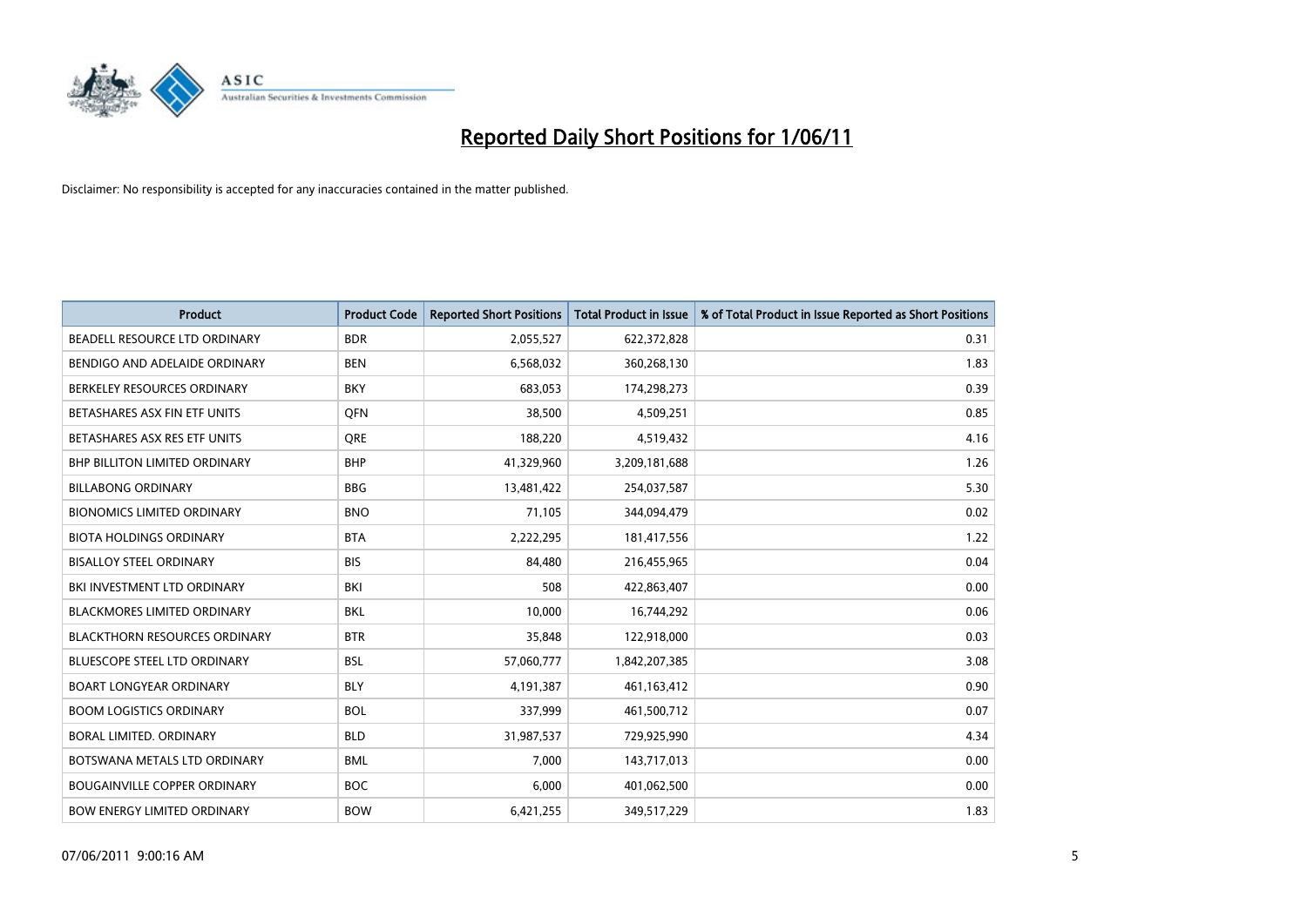

| <b>Product</b>                       | <b>Product Code</b> | <b>Reported Short Positions</b> | <b>Total Product in Issue</b> | % of Total Product in Issue Reported as Short Positions |
|--------------------------------------|---------------------|---------------------------------|-------------------------------|---------------------------------------------------------|
| <b>BRADKEN LIMITED ORDINARY</b>      | <b>BKN</b>          | 2,884,929                       | 142,834,224                   | 2.04                                                    |
| <b>BRAMBLES LIMITED ORDINARY</b>     | <b>BXB</b>          | 20,447,028                      | 1,479,328,275                 | 1.35                                                    |
| <b>BREVILLE GROUP LTD ORDINARY</b>   | <b>BRG</b>          | 3,739                           | 129,995,322                   | 0.00                                                    |
| <b>BRICKWORKS LIMITED ORDINARY</b>   | <b>BKW</b>          | 17,507                          | 147,567,333                   | 0.01                                                    |
| <b>BROCKMAN RESOURCES ORDINARY</b>   | <b>BRM</b>          | 172,871                         | 144,803,151                   | 0.11                                                    |
| BT INVESTMENT MNGMNT ORDINARY        | <b>BTT</b>          | 657,642                         | 160,000,000                   | 0.41                                                    |
| <b>BURU ENERGY ORDINARY</b>          | <b>BRU</b>          | 6,543,631                       | 182,840,549                   | 3.58                                                    |
| <b>BWP TRUST ORDINARY UNITS</b>      | <b>BWP</b>          | 1,443,820                       | 520,012,793                   | 0.26                                                    |
| CABCHARGE AUSTRALIA ORDINARY         | CAB                 | 660,654                         | 120,437,014                   | 0.54                                                    |
| CALTEX AUSTRALIA ORDINARY            | <b>CTX</b>          | 6,941,738                       | 270,000,000                   | 2.56                                                    |
| <b>CAMPBELL BROTHERS ORDINARY</b>    | <b>CPB</b>          | 86,947                          | 67,503,411                    | 0.12                                                    |
| CAPE LAMBERT RES LTD ORDINARY        | <b>CFE</b>          | 1,298,273                       | 571,849,603                   | 0.22                                                    |
| CARABELLA RES LTD ORDINARY           | <b>CLR</b>          | 555,941                         | 54,711,817                    | 1.02                                                    |
| <b>CARBON ENERGY ORDINARY</b>        | <b>CNX</b>          | 1,713,349                       | 698,517,858                   | 0.23                                                    |
| <b>CARDNO LIMITED ORDINARY</b>       | CDD                 | 78,341                          | 106,863,041                   | 0.08                                                    |
| CARNARVON PETROLEUM ORDINARY         | <b>CVN</b>          | 15,765,685                      | 687,820,634                   | 2.30                                                    |
| <b>CARNEGIE WAVE ENERGY ORDINARY</b> | <b>CWE</b>          | 83,000                          | 899,087,627                   | 0.01                                                    |
| CARPATHIAN RESOURCES ORDINARY        | <b>CPN</b>          | 75,000                          | 265,533,501                   | 0.03                                                    |
| CARPENTARIA EXP. LTD ORDINARY        | CAP                 | 9,777                           | 98,741,301                    | 0.01                                                    |
| CARSALES.COM LTD ORDINARY            | <b>CRZ</b>          | 7,032,316                       | 234,348,300                   | 2.97                                                    |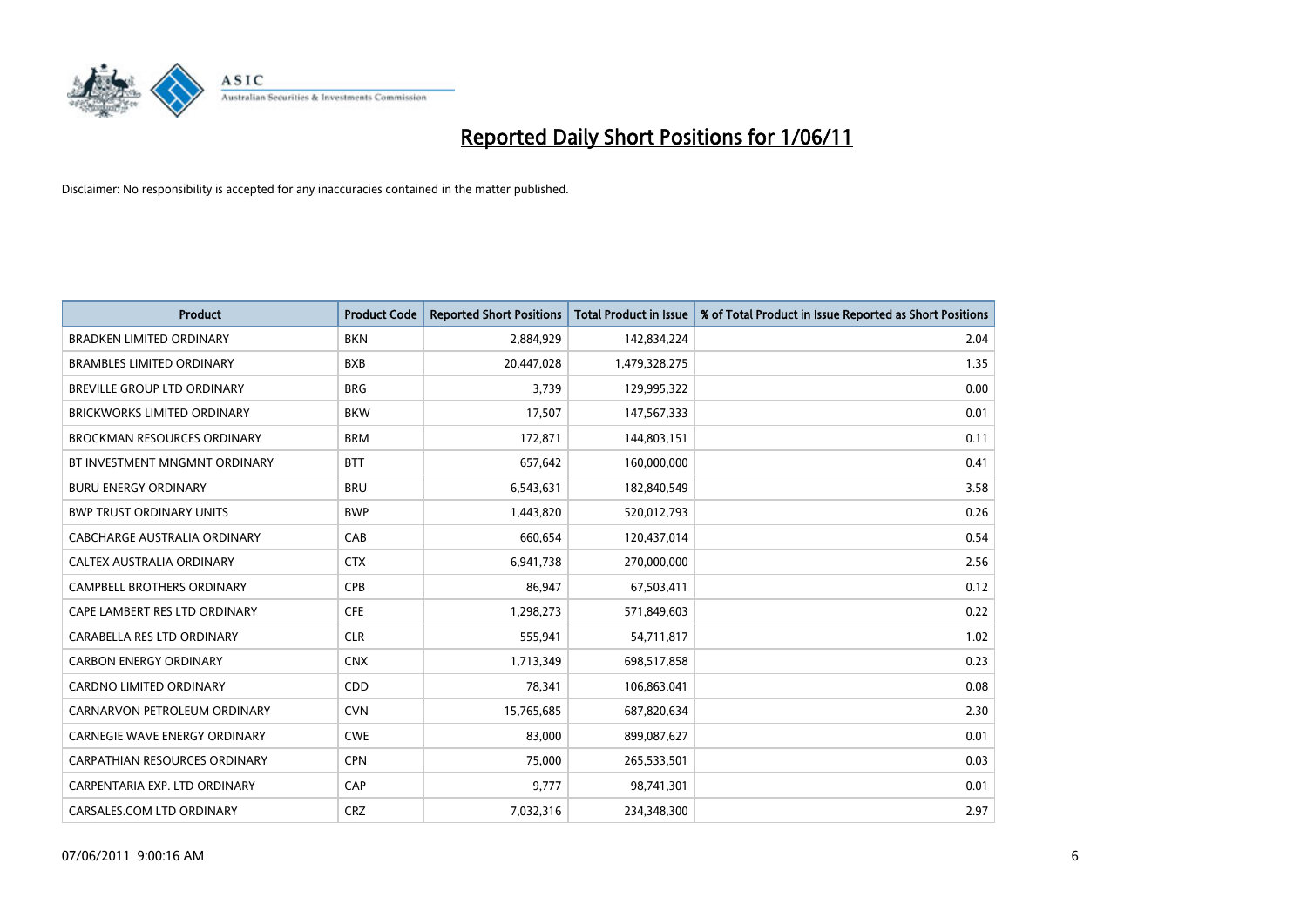

| <b>Product</b>                                | <b>Product Code</b> | <b>Reported Short Positions</b> | Total Product in Issue | % of Total Product in Issue Reported as Short Positions |
|-----------------------------------------------|---------------------|---------------------------------|------------------------|---------------------------------------------------------|
| CASH CONVERTERS ORD/DIV ACCESS                | CCV                 | 68,191                          | 379,761,025            | 0.01                                                    |
| <b>CASPIAN OIL &amp; GAS ORDINARY</b>         | <b>CIG</b>          | 50,000                          | 1,331,500,513          | 0.00                                                    |
| CATALPA RESOURCES ORDINARY                    | <b>CAH</b>          | 260,076                         | 178,014,015            | 0.14                                                    |
| <b>CEC GROUP LIMITED ORDINARY</b>             | <b>CEG</b>          | 1,750                           | 79,662,662             | 0.00                                                    |
| <b>CELLNET GROUP ORDINARY</b>                 | <b>CLT</b>          | 1,342                           | 61,596,082             | 0.00                                                    |
| CENTRAL PETROLEUM ORDINARY                    | <b>CTP</b>          | 155,487                         | 982,298,842            | 0.01                                                    |
| <b>CENTRO PROPERTIES UNITS/ORD STAPLED</b>    | <b>CNP</b>          | 16,150                          | 972,414,514            | 0.00                                                    |
| <b>CENTRO RETAIL GROUP STAPLED SECURITIES</b> | <b>CER</b>          | 2,835,922                       | 2,286,399,424          | 0.12                                                    |
| CERAMIC FUEL CELLS ORDINARY                   | <b>CFU</b>          | 1,167,073                       | 1,201,353,566          | 0.09                                                    |
| <b>CFS RETAIL PROPERTY UNITS</b>              | <b>CFX</b>          | 49,351,327                      | 2,839,591,911          | 1.71                                                    |
| CGA MINING LIMITED ORDINARY                   | <b>CGX</b>          | 228,346                         | 333,265,726            | 0.07                                                    |
| <b>CHALLENGER DIV.PRO. STAPLED UNITS</b>      | <b>CDI</b>          | 112,674                         | 913,426,007            | 0.01                                                    |
| <b>CHALLENGER INFRAST, STAPLED UNITS</b>      | <b>CIF</b>          | 13,542                          | 316,223,785            | 0.00                                                    |
| <b>CHALLENGER LIMITED ORDINARY</b>            | CGF                 | 6,693,548                       | 499,395,270            | 1.34                                                    |
| CHANDLER MACLEOD LTD ORDINARY                 | <b>CMG</b>          | 11,970                          | 463,971,344            | 0.00                                                    |
| CHARTER HALL GROUP STAPLED US PROHIBIT.       | <b>CHC</b>          | 1,337,251                       | 306,341,814            | 0.42                                                    |
| <b>CHARTER HALL OFFICE UNIT</b>               | CQO                 | 4,176,730                       | 493,319,730            | 0.86                                                    |
| <b>CHARTER HALL RETAIL UNITS</b>              | <b>CQR</b>          | 188,684                         | 305,200,723            | 0.04                                                    |
| CHEMGENEX PHARMACEUT ORDINARY                 | <b>CXS</b>          | 5,180,434                       | 313,558,870            | 1.66                                                    |
| CITIGOLD CORP LTD ORDINARY                    | <b>CTO</b>          | 2,059,217                       | 1,105,078,301          | 0.18                                                    |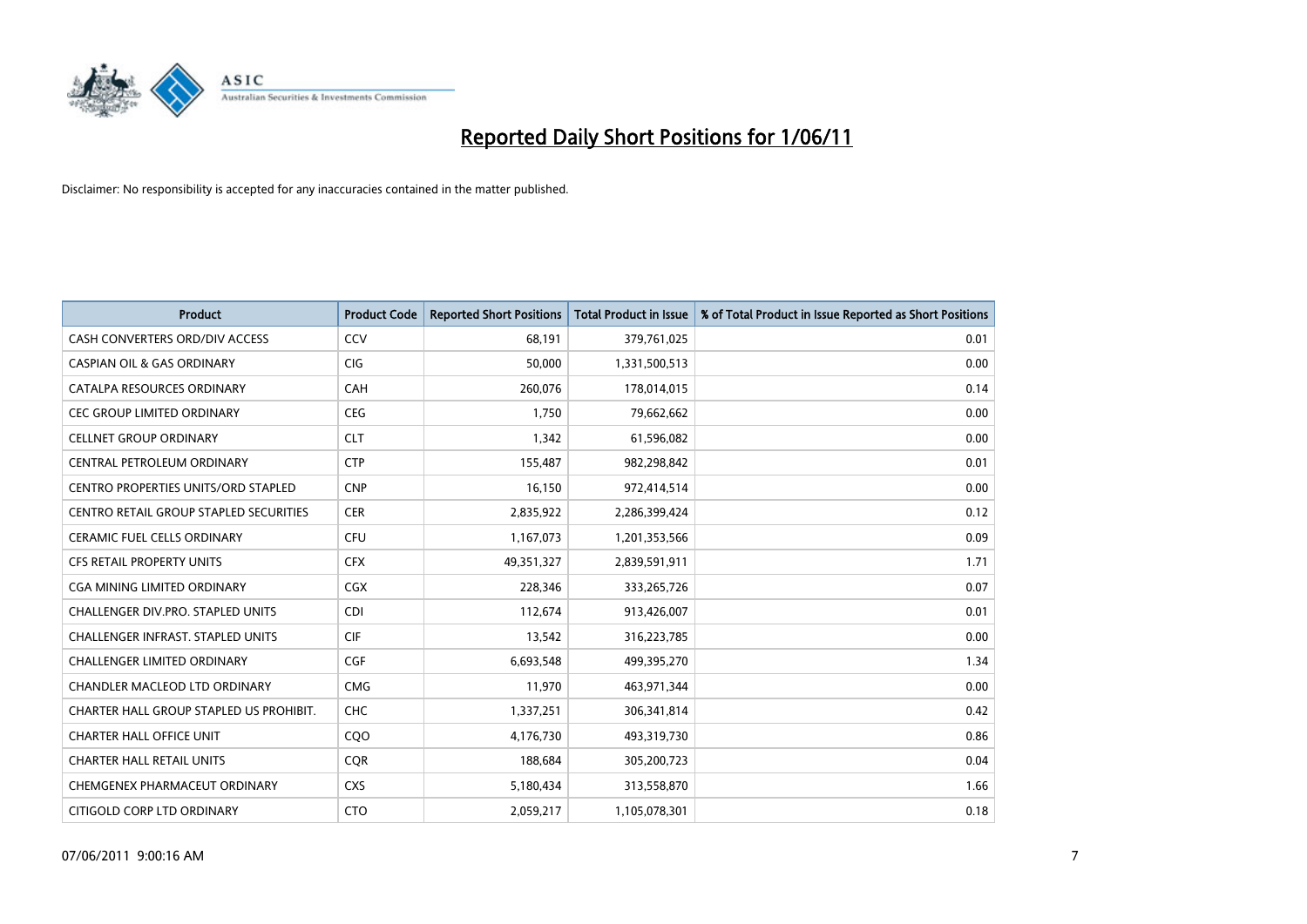

| <b>Product</b>                          | <b>Product Code</b> | <b>Reported Short Positions</b> | Total Product in Issue | % of Total Product in Issue Reported as Short Positions |
|-----------------------------------------|---------------------|---------------------------------|------------------------|---------------------------------------------------------|
| <b>CLARIUS GRP LTD ORDINARY</b>         | <b>CND</b>          | 142,612                         | 88,128,815             | 0.16                                                    |
| <b>CLEAN SEAS TUNA ORDINARY</b>         | <b>CSS</b>          | 47,204                          | 480,829,414            | 0.01                                                    |
| CLINUVEL PHARMACEUT, ORDINARY           | <b>CUV</b>          | 4,127                           | 30,381,706             | 0.01                                                    |
| <b>CLOUGH LIMITED ORDINARY</b>          | <b>CLO</b>          | 313,490                         | 769,801,269            | 0.04                                                    |
| <b>COAL &amp; ALLIED ORDINARY</b>       | <b>CNA</b>          | 9,392                           | 86,584,735             | 0.01                                                    |
| COAL OF AFRICA LTD ORDINARY             | <b>CZA</b>          | 391,201                         | 531,139,661            | 0.07                                                    |
| <b>COALSPUR MINES LTD ORDINARY</b>      | <b>CPL</b>          | 1,845,893                       | 532,215,816            | 0.34                                                    |
| COBAR CONSOLIDATED ORDINARY             | CCU                 | 105,405                         | 175,313,488            | 0.06                                                    |
| COCA-COLA AMATIL ORDINARY               | <b>CCL</b>          | 9,951,263                       | 757,978,446            | 1.29                                                    |
| <b>COCHLEAR LIMITED ORDINARY</b>        | <b>COH</b>          | 1,601,368                       | 56,745,023             | 2.80                                                    |
| <b>COCKATOO COAL ORDINARY</b>           | <b>COK</b>          | 6,194,721                       | 1,016,096,908          | 0.59                                                    |
| <b>COKAL LTD ORDINARY</b>               | <b>CKA</b>          | 392,815                         | 128,283,735            | 0.31                                                    |
| COMMONWEALTH BANK, ORDINARY             | CBA                 | 16,626,698                      | 1,558,627,244          | 1.01                                                    |
| <b>COMMONWEALTH PROP ORDINARY UNITS</b> | <b>CPA</b>          | 37,963,940                      | 2,449,599,711          | 1.57                                                    |
| <b>COMPASS RESOURCES ORDINARY</b>       | <b>CMR</b>          | 160,952                         | 147,402,920            | 0.11                                                    |
| <b>COMPUTERSHARE LTD ORDINARY</b>       | <b>CPU</b>          | 4,671,434                       | 555,664,059            | 0.80                                                    |
| <b>CONNECTEAST GROUP STAPLED</b>        | <b>CEU</b>          | 16,563,784                      | 3,940,145,951          | 0.42                                                    |
| CONQUEST MINING ORDINARY                | CQT                 | 523,808                         | 583,241,478            | 0.07                                                    |
| CONSOLIDATED MEDIA, ORDINARY            | <b>CMI</b>          | 3,473,450                       | 561,834,996            | 0.62                                                    |
| CONTANGO MICROCAP ORDINARY              | <b>CTN</b>          | 7,500                           | 146,423,793            | 0.01                                                    |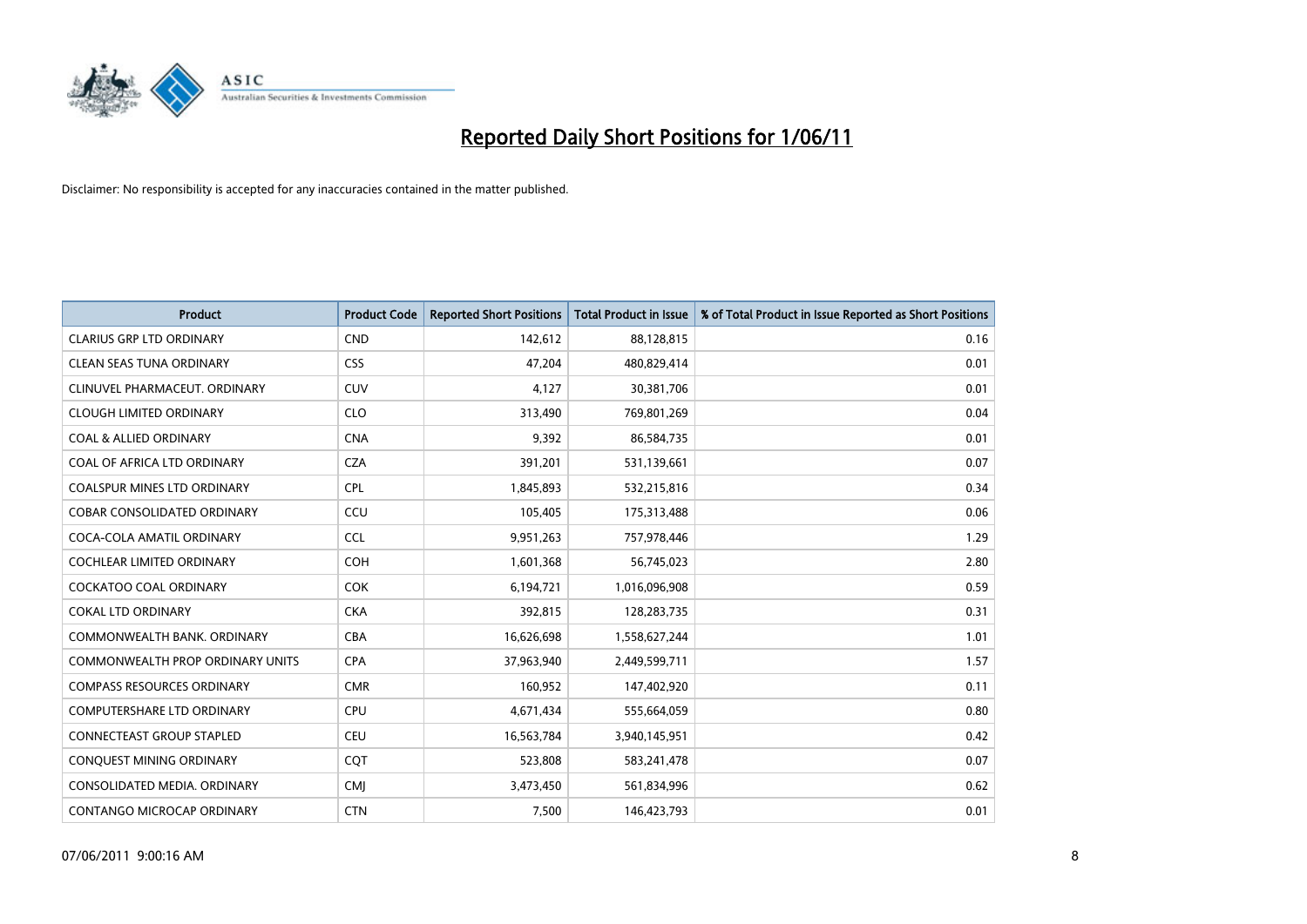

| <b>Product</b>                          | <b>Product Code</b> | <b>Reported Short Positions</b> | <b>Total Product in Issue</b> | % of Total Product in Issue Reported as Short Positions |
|-----------------------------------------|---------------------|---------------------------------|-------------------------------|---------------------------------------------------------|
| CONTINENTAL COAL LTD ORDINARY           | <b>CCC</b>          | 732,593                         | 1,980,616,757                 | 0.04                                                    |
| COOPER ENERGY LTD ORDINARY              | <b>COE</b>          | 105,952                         | 292,576,001                   | 0.04                                                    |
| <b>COPPER STRIKE LTD ORDINARY</b>       | <b>CSE</b>          | 714                             | 129,455,571                   | 0.00                                                    |
| <b>CORDLIFE LIMITED ORDINARY</b>        | CBB                 | 30,580                          | 145,360,920                   | 0.02                                                    |
| <b>COUNT FINANCIAL ORDINARY</b>         | COU                 | 727,755                         | 262,212,976                   | 0.28                                                    |
| <b>CROMWELL PROP STAPLED SECURITIES</b> | <b>CMW</b>          | 248,585                         | 964,737,315                   | 0.03                                                    |
| <b>CROWN LIMITED ORDINARY</b>           | <b>CWN</b>          | 3,071,254                       | 754,131,800                   | 0.39                                                    |
| <b>CSG LIMITED ORDINARY</b>             | CSV                 | 725,194                         | 282,567,499                   | 0.25                                                    |
| <b>CSL LIMITED ORDINARY</b>             | <b>CSL</b>          | 8,111,984                       | 532,316,561                   | 1.50                                                    |
| <b>CSR LIMITED ORDINARY</b>             | <b>CSR</b>          | 11,739,020                      | 506,000,315                   | 2.31                                                    |
| <b>CUDECO LIMITED ORDINARY</b>          | CDU                 | 688,241                         | 145,512,643                   | 0.48                                                    |
| <b>CUSTOMERS LIMITED ORDINARY</b>       | CUS                 | 208,702                         | 134,869,357                   | 0.15                                                    |
| DART ENERGY LTD ORDINARY                | <b>DTE</b>          | 7,894,946                       | 720,674,545                   | 1.09                                                    |
| DAVID JONES LIMITED ORDINARY            | <b>DJS</b>          | 28,598,592                      | 520,751,395                   | 5.45                                                    |
| DECMIL GROUP LIMITED ORDINARY           | <b>DCG</b>          | 203,575                         | 124,204,568                   | 0.17                                                    |
| DEEP YELLOW LIMITED ORDINARY            | <b>DYL</b>          | 76,669                          | 1,127,534,458                 | 0.01                                                    |
| DEVINE LIMITED ORDINARY                 | <b>DVN</b>          | 1,000                           | 634,918,223                   | 0.00                                                    |
| DEXUS PROPERTY GROUP STAPLED UNITS      | <b>DXS</b>          | 21,656,590                      | 4,839,024,176                 | 0.44                                                    |
| DISCOVERY METALS LTD ORDINARY           | <b>DML</b>          | 7,266,738                       | 437,114,481                   | 1.66                                                    |
| DOMINO PIZZA ENTERPR ORDINARY           | <b>DMP</b>          | 250,154                         | 68,407,674                    | 0.37                                                    |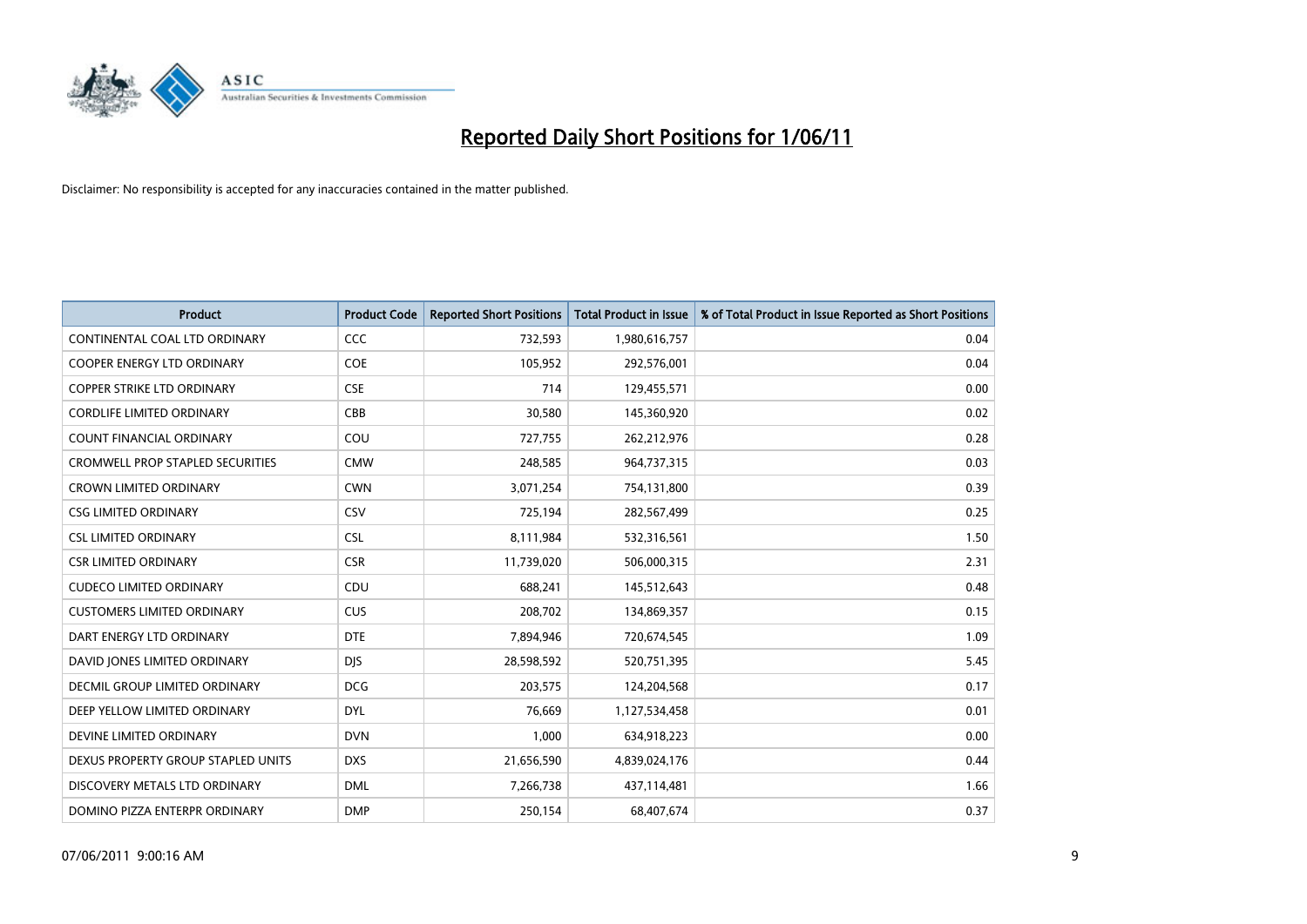

| <b>Product</b>                            | <b>Product Code</b> | <b>Reported Short Positions</b> | <b>Total Product in Issue</b> | % of Total Product in Issue Reported as Short Positions |
|-------------------------------------------|---------------------|---------------------------------|-------------------------------|---------------------------------------------------------|
| DOWNER EDI LIMITED ORDINARY               | <b>DOW</b>          | 5,551,791                       | 429,100,296                   | 1.29                                                    |
| DRAGON MINING LTD ORDINARY                | <b>DRA</b>          | 1,722                           | 75,170,613                    | 0.00                                                    |
| DRILLSEARCH ENERGY ORDINARY               | <b>DLS</b>          | 1,278,513                       | 237,220,182                   | 0.54                                                    |
| DUET GROUP STAPLED US PROHIBIT.           | <b>DUE</b>          | 1,906,366                       | 909,692,991                   | 0.20                                                    |
| DULUXGROUP LIMITED ORDINARY               | <b>DLX</b>          | 6,384,948                       | 367,456,259                   | 1.71                                                    |
| DWS ADVANCED ORDINARY                     | <b>DWS</b>          | 132,128                         | 132,362,763                   | 0.10                                                    |
| <b>EASTERN STAR GAS ORDINARY</b>          | ESG                 | 8,382,378                       | 991,567,041                   | 0.84                                                    |
| EDT RETAIL TRUST UNITS                    | <b>EDT</b>          | 889,779                         | 4,700,290,868                 | 0.02                                                    |
| ELDERS LIMITED HYBRIDS                    | <b>ELDPA</b>        | 47,786                          | 1,500,000                     | 3.19                                                    |
| <b>ELDERS LIMITED ORDINARY</b>            | <b>ELD</b>          | 15,973,321                      | 448,598,480                   | 3.55                                                    |
| ELDORADO GOLD CORP CDI 1:1                | EAU                 | 111,941                         | 20,780,770                    | 0.53                                                    |
| ELEMENTAL MINERALS ORDINARY               | <b>ELM</b>          | 69,863                          | 170,034,992                   | 0.04                                                    |
| ELIXIR PETROLEUM LTD ORDINARY             | <b>EXR</b>          | 324,400                         | 188,988,472                   | 0.17                                                    |
| <b>EMECO HOLDINGS ORDINARY</b>            | <b>EHL</b>          | 490.373                         | 631,237,586                   | 0.07                                                    |
| ENERGY RESOURCES ORDINARY 'A'             | ERA                 | 4,784,261                       | 190,737,934                   | 2.50                                                    |
| <b>ENERGY WORLD CORPOR, ORDINARY</b>      | <b>EWC</b>          | 21,159,959                      | 1,561,166,672                 | 1.34                                                    |
| <b>ENTEK ENERGY LTD ORDINARY</b>          | <b>ETE</b>          | 3,296,886                       | 408,525,909                   | 0.81                                                    |
| ENTELLECT LIMITED ORDINARY                | <b>ESN</b>          | 464,050                         | 87,239,240                    | 0.53                                                    |
| ENVESTRA LIMITED ORDINARY                 | <b>ENV</b>          | 3,697,773                       | 1,468,560,201                 | 0.25                                                    |
| EQUINOX MINERALS LTD CHESS DEPOSITARY INT | EQN                 | 1,777,431                       | 879,495,876                   | 0.21                                                    |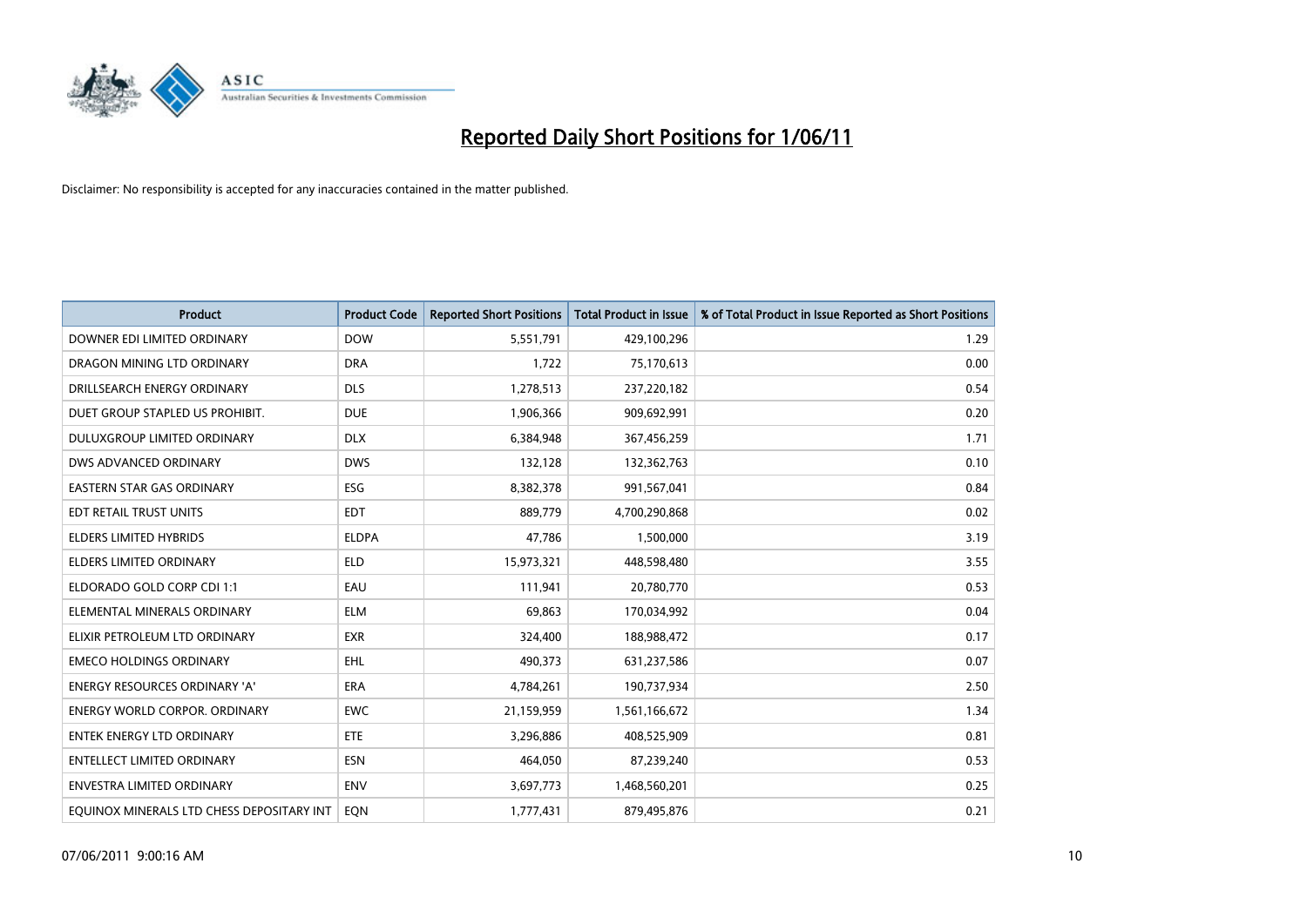

| <b>Product</b>                        | <b>Product Code</b> | <b>Reported Short Positions</b> | <b>Total Product in Issue</b> | % of Total Product in Issue Reported as Short Positions |
|---------------------------------------|---------------------|---------------------------------|-------------------------------|---------------------------------------------------------|
| <b>EUROZ LIMITED ORDINARY</b>         | EZL                 | 83,999                          | 140,623,341                   | 0.06                                                    |
| EVEREST FINANCIAL ORDINARY            | <b>EFG</b>          | 4,300                           | 25,143,824                    | 0.02                                                    |
| <b>EXTRACT RESOURCES ORDINARY</b>     | <b>EXT</b>          | 613,835                         | 251,191,285                   | 0.24                                                    |
| FAIRFAX MEDIA LTD ORDINARY            | <b>FXI</b>          | 306,791,051                     | 2,351,955,725                 | 13.01                                                   |
| <b>FAR LTD ORDINARY</b>               | <b>FAR</b>          | 21,055,761                      | 1,245,351,164                 | 1.69                                                    |
| FERRAUS LIMITED ORDINARY              | <b>FRS</b>          | 410                             | 249,398,565                   | 0.00                                                    |
| FISHER & PAYKEL APP. ORDINARY         | <b>FPA</b>          | 139,105                         | 724,235,162                   | 0.02                                                    |
| FISHER & PAYKEL H. ORDINARY           | <b>FPH</b>          | 2,629,246                       | 520,473,867                   | 0.51                                                    |
| FKP PROPERTY GROUP STAPLED SECURITIES | <b>FKP</b>          | 20,715,087                      | 1,184,196,147                 | 1.74                                                    |
| FLEETWOOD CORP ORDINARY               | <b>FWD</b>          | 304,858                         | 57,847,937                    | 0.52                                                    |
| <b>FLETCHER BUILDING ORDINARY</b>     | <b>FBU</b>          | 7,035,310                       | 678,573,570                   | 1.03                                                    |
| FLEXIGROUP LIMITED ORDINARY           | <b>FXL</b>          | 97,071                          | 275,472,492                   | 0.04                                                    |
| <b>FLIGHT CENTRE ORDINARY</b>         | <b>FLT</b>          | 3,499,228                       | 99,939,087                    | 3.50                                                    |
| FLINDERS MINES LTD ORDINARY           | <b>FMS</b>          | 21,335,513                      | 1,820,634,571                 | 1.15                                                    |
| <b>FOCUS MINERALS LTD ORDINARY</b>    | <b>FML</b>          | 339,999                         | 3,440,515,431                 | 0.01                                                    |
| FORGE GROUP LIMITED ORDINARY          | <b>FGE</b>          | 84,113                          | 82,924,014                    | 0.10                                                    |
| FORTE ENERGY NL ORDINARY              | <b>FTE</b>          | 2,658,986                       | 695,589,311                   | 0.38                                                    |
| FORTESCUE METALS GRP ORDINARY         | <b>FMG</b>          | 43,683,217                      | 3,113,348,659                 | 1.38                                                    |
| <b>FOSTER'S GROUP ORDINARY</b>        | FGL                 | 7,175,873                       | 1,940,894,542                 | 0.35                                                    |
| FTD CORPORATION ORDINARY              | <b>FTD</b>          | 8.088                           | 36,474,593                    | 0.02                                                    |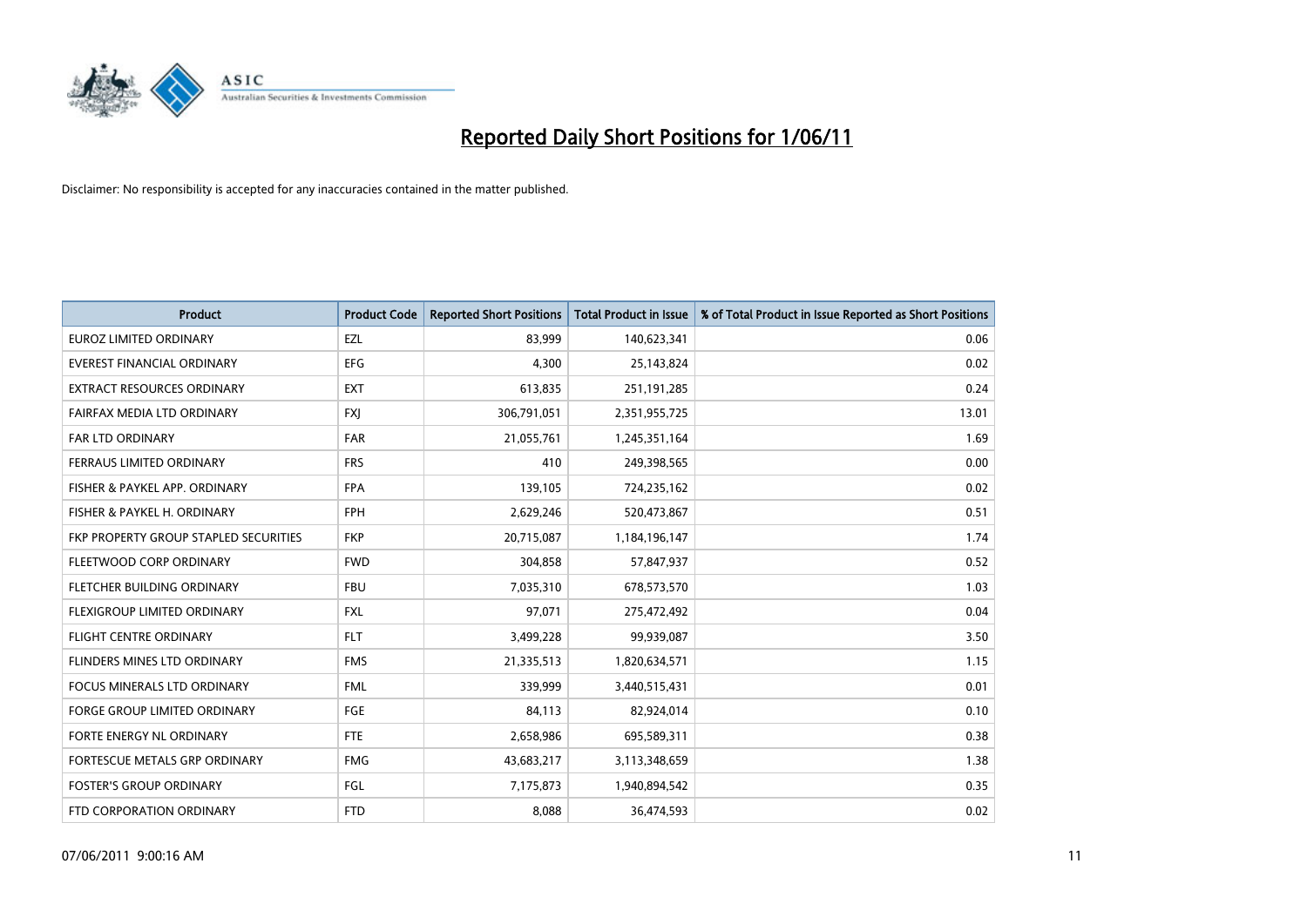

| <b>Product</b>                            | <b>Product Code</b> | <b>Reported Short Positions</b> | <b>Total Product in Issue</b> | % of Total Product in Issue Reported as Short Positions |
|-------------------------------------------|---------------------|---------------------------------|-------------------------------|---------------------------------------------------------|
| <b>FUNTASTIC LIMITED ORDINARY</b>         | <b>FUN</b>          | 322,528                         | 340,997,682                   | 0.09                                                    |
| <b>G.U.D. HOLDINGS ORDINARY</b>           | GUD                 | 401,590                         | 69,089,611                    | 0.56                                                    |
| <b>GALAXY RESOURCES ORDINARY</b>          | <b>GXY</b>          | 360.004                         | 323,327,000                   | 0.11                                                    |
| <b>GEODYNAMICS LIMITED ORDINARY</b>       | GDY                 | 113,699                         | 336,892,832                   | 0.04                                                    |
| <b>GINDALBIE METALS LTD ORDINARY</b>      | <b>GBG</b>          | 45,062,751                      | 935,615,590                   | 4.82                                                    |
| <b>GLOBAL MINING ORDINARY</b>             | <b>GMI</b>          | 8,951                           | 191,820,968                   | 0.00                                                    |
| <b>GLOUCESTER COAL ORDINARY</b>           | GCL                 | 190,052                         | 164,748,152                   | 0.11                                                    |
| <b>GME RESOURCES LTD ORDINARY</b>         | <b>GME</b>          | 800                             | 315,549,544                   | 0.00                                                    |
| <b>GOLD ANOMALY LIMITED ORDINARY</b>      | GOA                 | 10,000,000                      | 1,216,804,836                 | 0.83                                                    |
| <b>GOLD ONE INT LTD ORDINARY</b>          | GDO                 | 784,115                         | 807,664,732                   | 0.10                                                    |
| <b>GOLD ROAD RES LTD ORDINARY</b>         | GOR                 | 247,076                         | 288,890,842                   | 0.09                                                    |
| <b>GOLDEN WEST RESOURCE ORDINARY</b>      | <b>GWR</b>          | 1,651                           | 192,082,567                   | 0.00                                                    |
| <b>GOODMAN FIELDER, ORDINARY</b>          | <b>GFF</b>          | 22,574,959                      | 1,380,386,438                 | 1.64                                                    |
| <b>GOODMAN GROUP STAPLED US PROHIBIT.</b> | GMG                 | 29,120,224                      | 7,394,607,411                 | 0.39                                                    |
| <b>GPT GROUP STAPLED SEC.</b>             | GPT                 | 14,633,768                      | 1,855,529,431                 | 0.77                                                    |
| <b>GRAINCORP LIMITED A CLASS ORDINARY</b> | <b>GNC</b>          | 528,219                         | 198,318,900                   | 0.25                                                    |
| <b>GRANGE RESOURCES. ORDINARY</b>         | <b>GRR</b>          | 152,081                         | 1,153,181,487                 | 0.00                                                    |
| <b>GREENCAP LIMITED ORDINARY</b>          | GCG                 |                                 | 262,515,385                   | 0.00                                                    |
| <b>GREENLAND MIN EN LTD ORDINARY</b>      | GGG                 | 1,772,382                       | 348,800,509                   | 0.51                                                    |
| <b>GRYPHON MINERALS LTD ORDINARY</b>      | GRY                 | 2,760,921                       | 299,922,058                   | 0.92                                                    |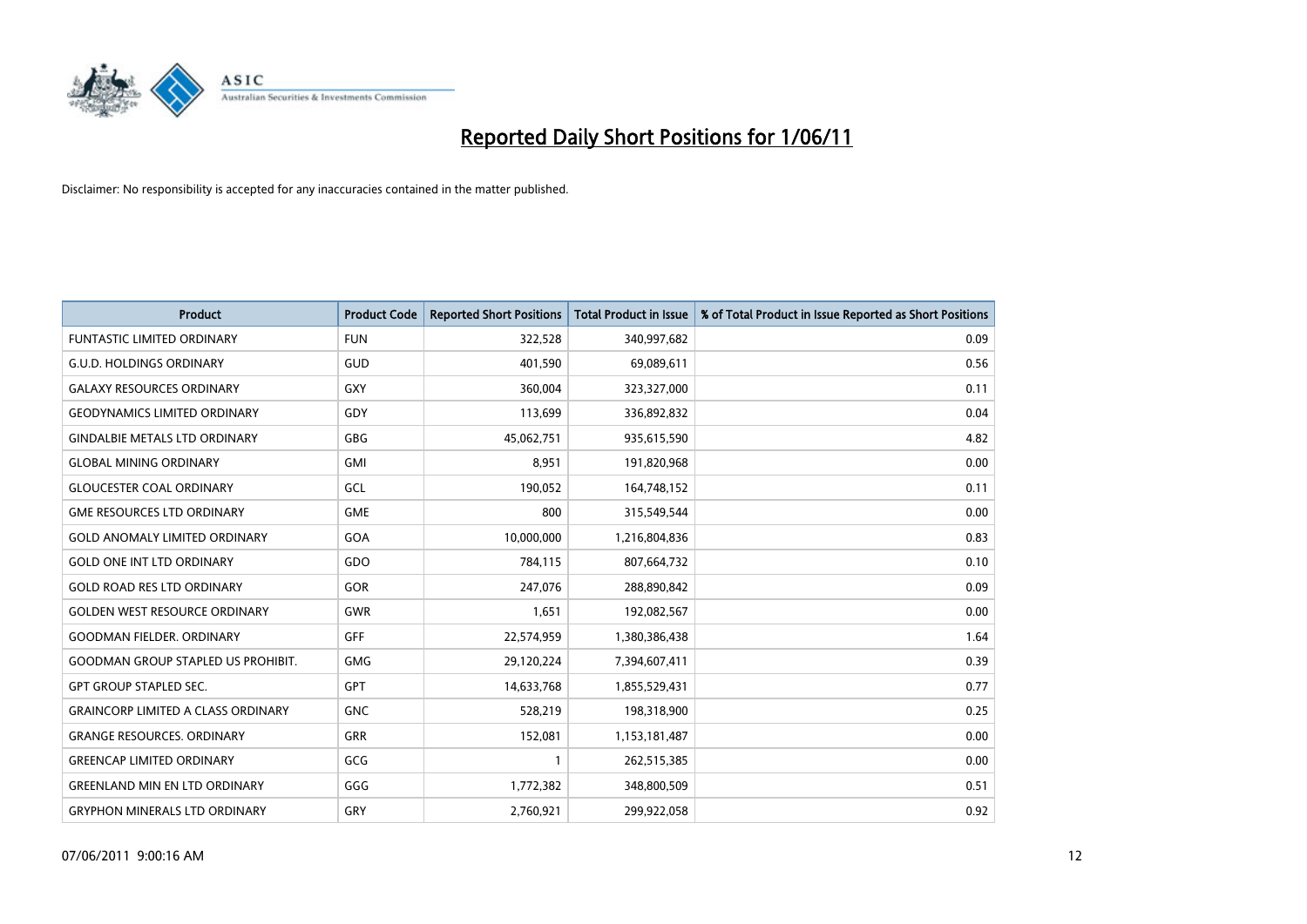

| <b>Product</b>                            | <b>Product Code</b> | <b>Reported Short Positions</b> | <b>Total Product in Issue</b> | % of Total Product in Issue Reported as Short Positions |
|-------------------------------------------|---------------------|---------------------------------|-------------------------------|---------------------------------------------------------|
| <b>GUILDFORD COAL LTD ORDINARY</b>        | <b>GUF</b>          | 151,984                         | 213,532,609                   | 0.07                                                    |
| GUINNESS PEAT GROUP. CHESS DEPOSITARY INT | GPG                 | 637,580                         | 300,865,269                   | 0.21                                                    |
| <b>GUNNS LIMITED ORDINARY</b>             | <b>GNS</b>          | 42,776,819                      | 848,401,559                   | 5.03                                                    |
| <b>GWA GROUP LTD ORDINARY</b>             | <b>GWA</b>          | 7,873,108                       | 301,525,014                   | 2.60                                                    |
| <b>HARVEY NORMAN ORDINARY</b>             | <b>HVN</b>          | 36,563,131                      | 1,062,316,784                 | 3.44                                                    |
| HASTIE GROUP LIMITED ORDINARY             | <b>HST</b>          | 1,393,337                       | 239,781,419                   | 0.57                                                    |
| HASTINGS DIVERSIFIED STAPLED SECURITY     | <b>HDF</b>          | 748.318                         | 529,187,294                   | 0.13                                                    |
| <b>HEARTWARE INT INC CDI 35:1</b>         | <b>HIN</b>          | 272,008                         | 48,598,550                    | 0.56                                                    |
| <b>HENDERSON GROUP CDI 1:1</b>            | <b>HGG</b>          | 4,761,967                       | 584,919,716                   | 0.81                                                    |
| HFA HOLDINGS LIMITED ORDINARY             | <b>HFA</b>          | 455,023                         | 117,332,831                   | 0.38                                                    |
| <b>HIGHLANDS PACIFIC ORDINARY</b>         | <b>HIG</b>          | 2,542,808                       | 686,082,148                   | 0.37                                                    |
| HILLGROVE RES LTD ORDINARY                | <b>HGO</b>          | 54,998                          | 793,698,575                   | 0.01                                                    |
| HILLS HOLDINGS LTD ORDINARY               | <b>HIL</b>          | 4,007,693                       | 249,139,016                   | 1.60                                                    |
| HORIZON OIL LIMITED ORDINARY              | <b>HZN</b>          | 1,352,880                       | 1,130,811,515                 | 0.11                                                    |
| HUNNU COAL LIMITED ORDINARY               | <b>HUN</b>          | 370,891                         | 212,565,002                   | 0.17                                                    |
| <b>ICON ENERGY LIMITED ORDINARY</b>       | <b>ICN</b>          | 67,000                          | 469,301,394                   | 0.01                                                    |
| <b>IINET LIMITED ORDINARY</b>             | <b>IIN</b>          | 1,334,432                       | 152,160,119                   | 0.87                                                    |
| ILUKA RESOURCES ORDINARY                  | <b>ILU</b>          | 6,607,894                       | 418,700,517                   | 1.57                                                    |
| <b>IMDEX LIMITED ORDINARY</b>             | <b>IMD</b>          | 411,261                         | 199,414,165                   | 0.19                                                    |
| IMF (AUSTRALIA) LTD ORDINARY              | <b>IMF</b>          | 329.821                         | 123,828,193                   | 0.26                                                    |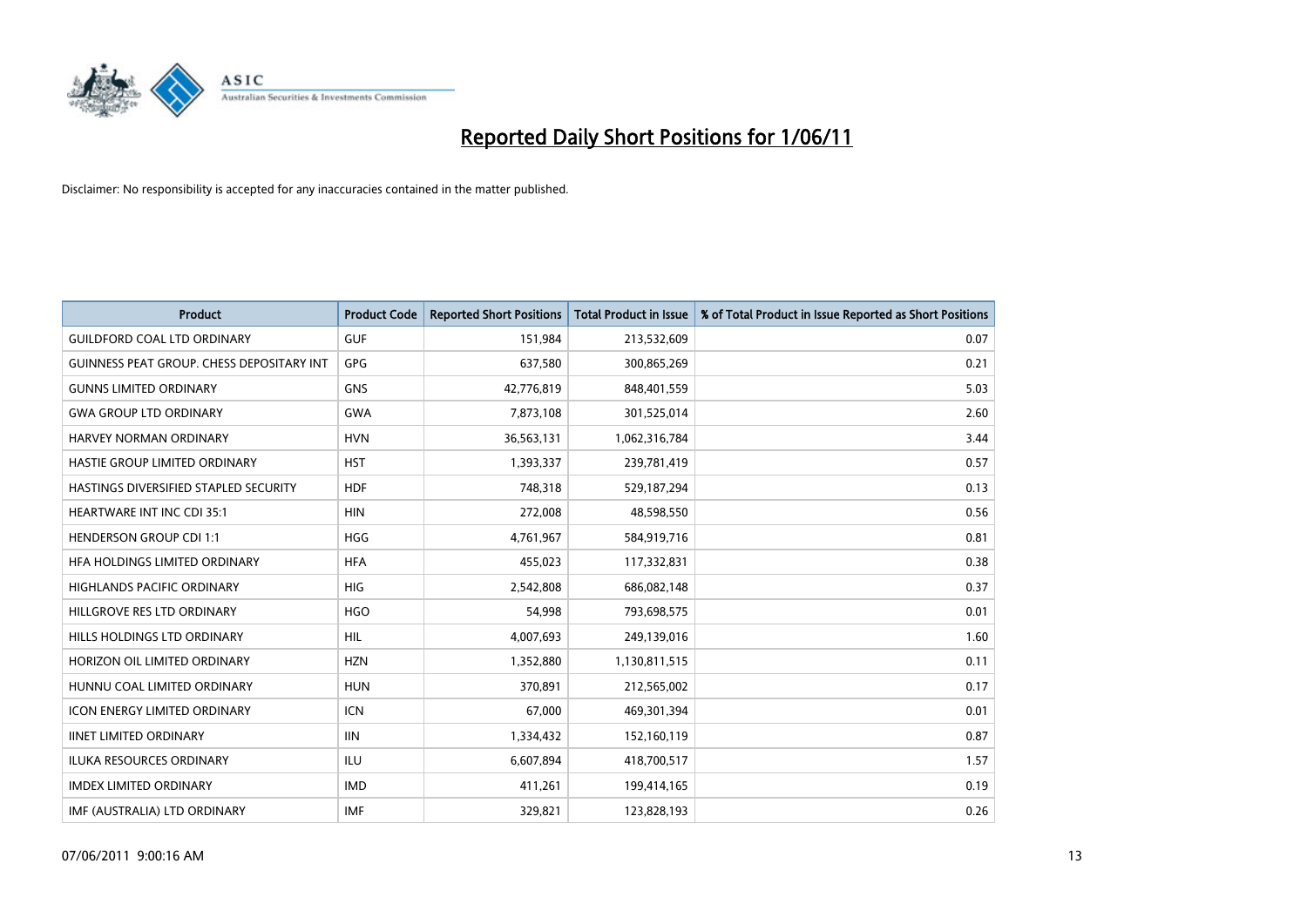

| <b>Product</b>                                | <b>Product Code</b> | <b>Reported Short Positions</b> | Total Product in Issue | % of Total Product in Issue Reported as Short Positions |
|-----------------------------------------------|---------------------|---------------------------------|------------------------|---------------------------------------------------------|
| <b>IMX RESOURCES LTD ORDINARY</b>             | <b>IXR</b>          | 20,110                          | 262,612,803            | 0.01                                                    |
| <b>INCITEC PIVOT ORDINARY</b>                 | <b>IPL</b>          | 1,590,039                       | 1,628,730,107          | 0.08                                                    |
| <b>INDAGO RESOURCES LTD ORDINARY</b>          | <b>IDG</b>          | 8,179                           | 6,141,546              | 0.13                                                    |
| INDEPENDENCE GROUP ORDINARY                   | <b>IGO</b>          | 575,941                         | 199,499,323            | 0.27                                                    |
| <b>INDOPHIL RESOURCES ORDINARY</b>            | <b>IRN</b>          | 1,792,567                       | 471,445,763            | 0.38                                                    |
| <b>INDUSTREA LIMITED ORDINARY</b>             | IDL                 | 1,571,818                       | 364,524,797            | 0.42                                                    |
| <b>INFIGEN ENERGY STAPLED SECURITIES</b>      | <b>IFN</b>          | 5,415,060                       | 762,265,972            | 0.72                                                    |
| <b>INFRATIL LIMITED ORDINARY</b>              | <b>IFZ</b>          | 118,128                         | 601,616,935            | 0.02                                                    |
| ING RE COM GROUP STAPLED SECURITIES           | <b>ILF</b>          | 9,075                           | 441,029,194            | 0.00                                                    |
| INSURANCE AUSTRALIA ORDINARY                  | <b>IAG</b>          | 8,341,483                       | 2,079,034,021          | 0.39                                                    |
| INT GOLDFIELDS LTD ORDINARY                   | IGS                 | 12,197,682                      | 571,520,386            | 2.13                                                    |
| <b>INTEGRA MINING LTD, ORDINARY</b>           | <b>IGR</b>          | 5,338,105                       | 841,525,727            | 0.63                                                    |
| <b>INTREPID MINES ORDINARY</b>                | <b>IAU</b>          | 2,466,254                       | 520,626,235            | 0.46                                                    |
| <b>INVESTA OFFICE FUND STAPLED SECURITIES</b> | <b>IOF</b>          | 9,792,090                       | 2,729,071,212          | 0.35                                                    |
| <b>INVOCARE LIMITED ORDINARY</b>              | <b>IVC</b>          | 1,039,683                       | 102,421,288            | 1.00                                                    |
| <b>ION LIMITED ORDINARY</b>                   | <b>ION</b>          | 164,453                         | 256,365,105            | 0.06                                                    |
| <b>IOOF HOLDINGS LTD ORDINARY</b>             | <b>IFL</b>          | 1,069,961                       | 229,794,395            | 0.46                                                    |
| IRESS MARKET TECH. ORDINARY                   | <b>IRE</b>          | 2,521,374                       | 126,018,142            | 1.99                                                    |
| <b>IRON ORE HOLDINGS ORDINARY</b>             | <b>IOH</b>          | 25,971                          | 166,087,005            | 0.01                                                    |
| ISHARES FTSE CHINA25 CDI 1:1                  | IZZ                 | 1,129                           | 128,250,000            | 0.00                                                    |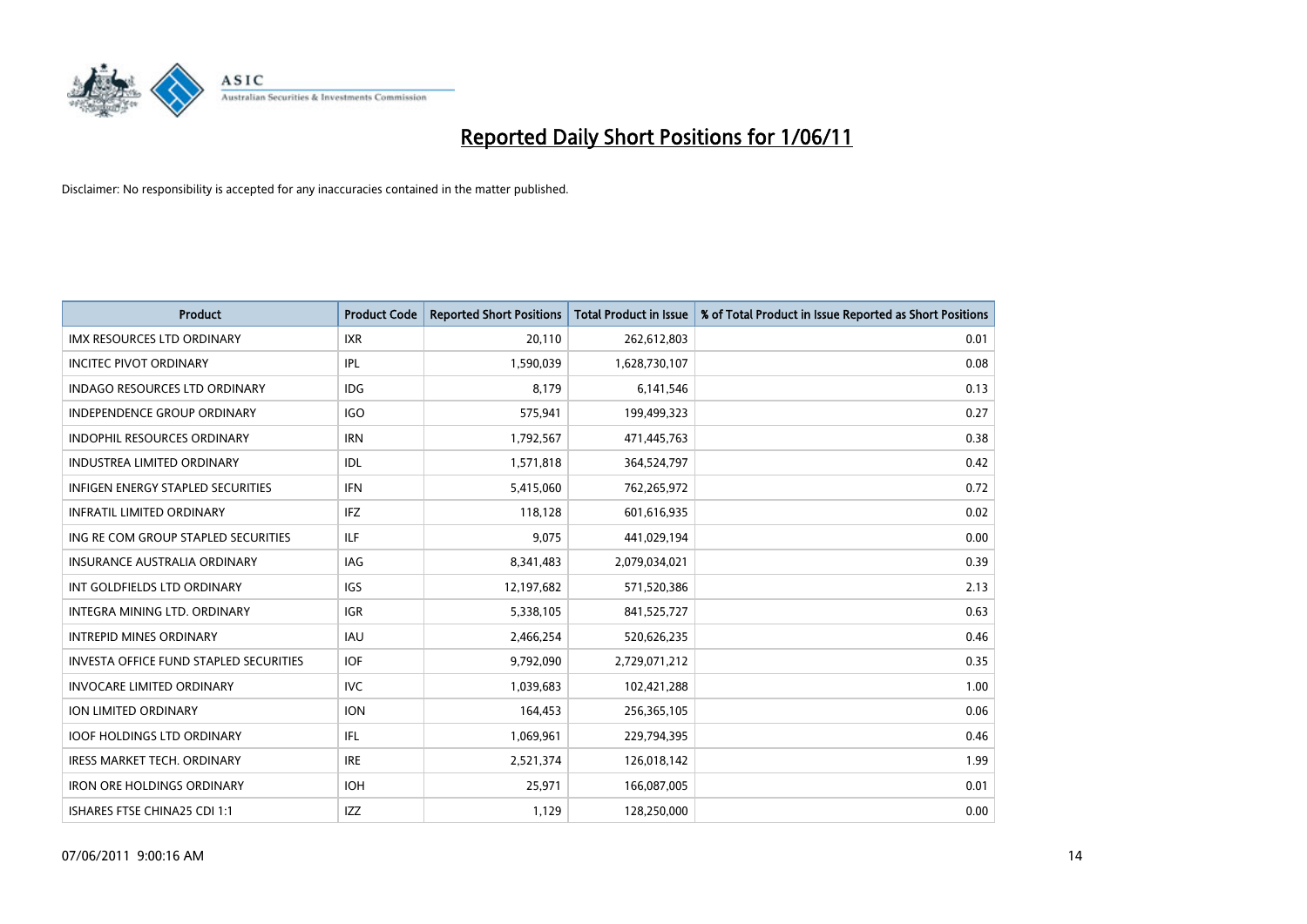

| <b>Product</b>                                  | <b>Product Code</b> | <b>Reported Short Positions</b> | Total Product in Issue | % of Total Product in Issue Reported as Short Positions |
|-------------------------------------------------|---------------------|---------------------------------|------------------------|---------------------------------------------------------|
| ISHARES GLB HEALTH CDI 1:1                      | X                   | 345                             | 13,050,000             | 0.00                                                    |
| ISHARES MSCI AUS 200 ISHARES MSCI AUS 200       | IOZ                 | 6,508                           | 1,950,015              | 0.33                                                    |
| <b>ISHARES MSCI EAFE CDI 1:1</b>                | <b>IVE</b>          | 4,970                           | 590,400,000            | 0.00                                                    |
| ISHARES S&P 500 CDI 1:1                         | <b>IVV</b>          | 10,026                          | 116,350,000            | 0.01                                                    |
| ISHARES S&P HIGH DIV ISHARES S&P HIGH DIV       | <b>IHD</b>          | 5,208                           | 1,900,055              | 0.27                                                    |
| ISHARES SMALL ORDS ISHARES SMALL ORDS           | <b>ISO</b>          | 151,036                         | 5,700,000              | 2.65                                                    |
| <b>ISOFT GROUP LIMITED ORDINARY</b>             | <b>ISF</b>          | 4,903,307                       | 1,070,595,874          | 0.46                                                    |
| IVANHOE AUSTRALIA ORDINARY                      | <b>IVA</b>          | 711,983                         | 418,709,553            | 0.16                                                    |
| <b>JABIRU METALS LTD ORDINARY</b>               | <b>JML</b>          | 37,741                          | 558,654,366            | 0.00                                                    |
| <b>JAMES HARDIE INDUST CHESS DEPOSITARY INT</b> | <b>JHX</b>          | 20,033,723                      | 437,311,611            | 4.55                                                    |
| <b>JAMESON RESOURCES ORDINARY</b>               | <b>JAL</b>          | 1,600,000                       | 95,828,865             | 1.67                                                    |
| <b>JB HI-FI LIMITED ORDINARY</b>                | <b>IBH</b>          | 13,265,279                      | 98,530,763             | 13.42                                                   |
| <b>JUPITER MINES ORDINARY</b>                   | <b>IMS</b>          | 949,793                         | 1,560,335,037          | 0.06                                                    |
| <b>KAGARA LTD ORDINARY</b>                      | KZL                 | 10,341,171                      | 708,583,836            | 1.44                                                    |
| KANGAROO RES LTD ORDINARY                       | <b>KRL</b>          | 600,000                         | 1,129,430,012          | 0.05                                                    |
| KAROON GAS AUSTRALIA ORDINARY                   | <b>KAR</b>          | 1,206,239                       | 221,420,769            | 0.54                                                    |
| KASBAH RESOURCES ORDINARY                       | <b>KAS</b>          | 108,602                         | 364,262,596            | 0.03                                                    |
| KATHMANDU HOLD LTD ORDINARY                     | <b>KMD</b>          | 921,472                         | 200,000,000            | 0.45                                                    |
| <b>KEYBRIDGE CAPITAL ORDINARY</b>               | <b>KBC</b>          | 5,999                           | 172,070,564            | 0.00                                                    |
| KIMBERLEY METALS LTD ORDINARY                   | <b>KBL</b>          | 1,820                           | 161,976,319            | 0.00                                                    |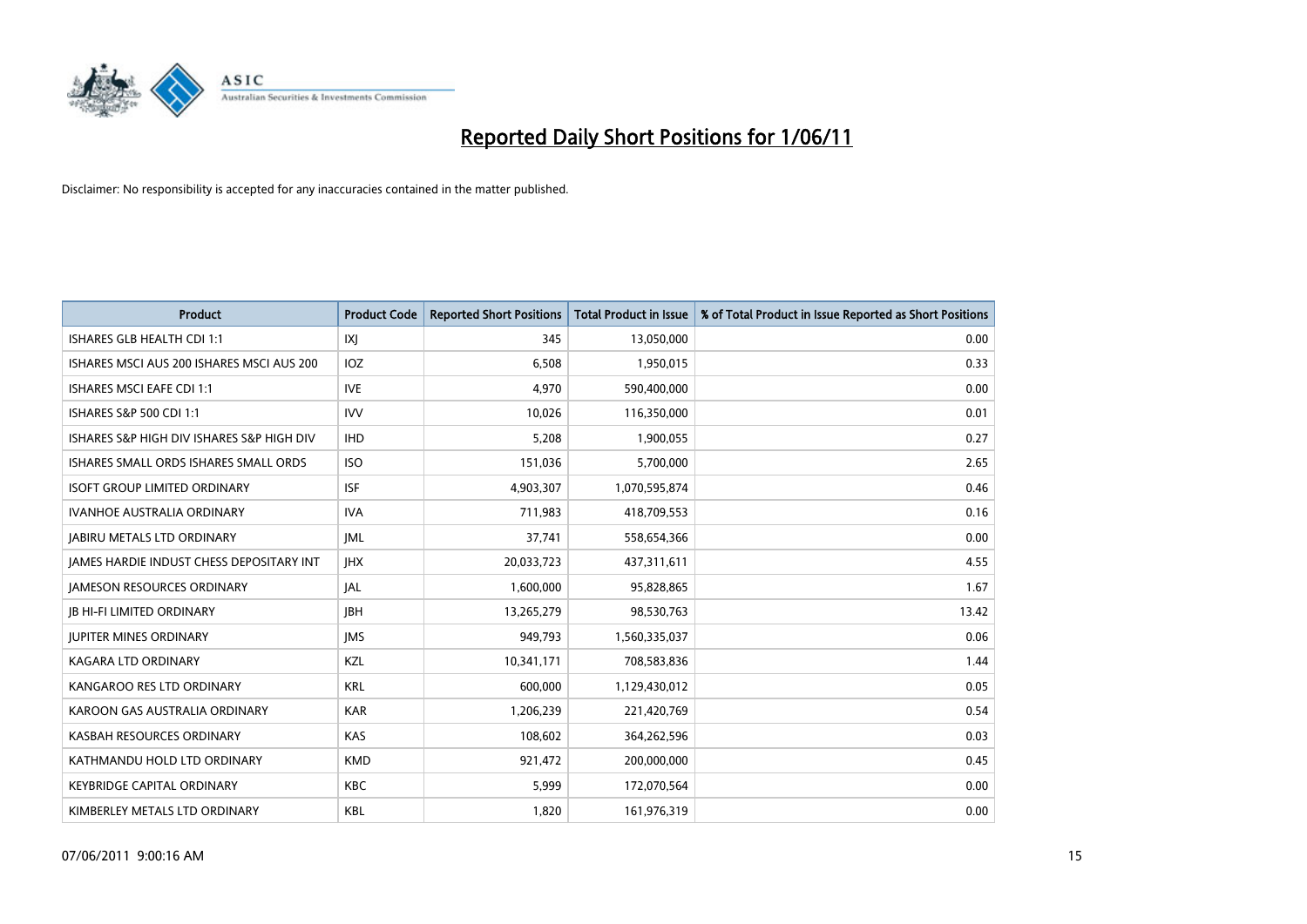

| <b>Product</b>                        | <b>Product Code</b> | <b>Reported Short Positions</b> | Total Product in Issue | % of Total Product in Issue Reported as Short Positions |
|---------------------------------------|---------------------|---------------------------------|------------------------|---------------------------------------------------------|
| KINGSGATE CONSOLID, ORDINARY          | <b>KCN</b>          | 2,203,500                       | 135,221,250            | 1.61                                                    |
| KINGSROSE MINING LTD ORDINARY         | <b>KRM</b>          | 944.371                         | 263,306,342            | 0.34                                                    |
| LEIGHTON HOLDINGS ORDINARY            | LEI                 | 7,189,187                       | 336,515,596            | 2.11                                                    |
| LEND LEASE GROUP UNIT/ORD STAPLED     | LLC                 | 3,701,019                       | 570,915,669            | 0.62                                                    |
| LINC ENERGY LTD ORDINARY              | <b>LNC</b>          | 6,318,236                       | 503,418,900            | 1.26                                                    |
| LIQUEFIED NATURAL ORDINARY            | <b>LNG</b>          | 267,190                         | 214,449,015            | 0.12                                                    |
| LYNAS CORPORATION ORDINARY            | <b>LYC</b>          | 63,271,951                      | 1,702,574,638          | 3.74                                                    |
| M2 TELECOMMUNICATION ORDINARY         | <b>MTU</b>          | 650,352                         | 123,616,285            | 0.53                                                    |
| MACARTHUR COAL ORDINARY               | <b>MCC</b>          | 4,922,779                       | 302,092,343            | 1.65                                                    |
| <b>MACMAHON HOLDINGS ORDINARY</b>     | <b>MAH</b>          | 12,116,450                      | 733,711,705            | 1.65                                                    |
| MACQ ATLAS ROADS GRP ORDINARY STAPLED | <b>MOA</b>          | 5,596,348                       | 452,345,907            | 1.22                                                    |
| MACQUARIE GROUP LTD ORDINARY          | MQG                 | 5,059,114                       | 346,847,103            | 1.43                                                    |
| MAGMA METALS LTD. ORDINARY            | <b>MMW</b>          | 436.936                         | 267,040,923            | 0.17                                                    |
| <b>MANTRA RESOURCES ORDINARY</b>      | <b>MRU</b>          | 45,412                          | 137,576,308            | 0.03                                                    |
| MAP GROUP STAPLED US PROHIBIT.        | <b>MAP</b>          | 5,194,742                       | 1,861,210,782          | 0.28                                                    |
| MARENGO MINING ORDINARY               | <b>MGO</b>          | 183,764                         | 995,068,613            | 0.02                                                    |
| <b>MATRIX C &amp; E LTD ORDINARY</b>  | <b>MCE</b>          | 24,557                          | 77,081,507             | 0.02                                                    |
| MCMILLAN SHAKESPEARE ORDINARY         | <b>MMS</b>          | 60,091                          | 68,081,810             | 0.08                                                    |
| <b>MCPHERSON'S LTD ORDINARY</b>       | <b>MCP</b>          | 217,965                         | 72,401,758             | 0.30                                                    |
| MEDUSA MINING LTD ORDINARY            | <b>MML</b>          | 2,699,398                       | 188,233,911            | 1.42                                                    |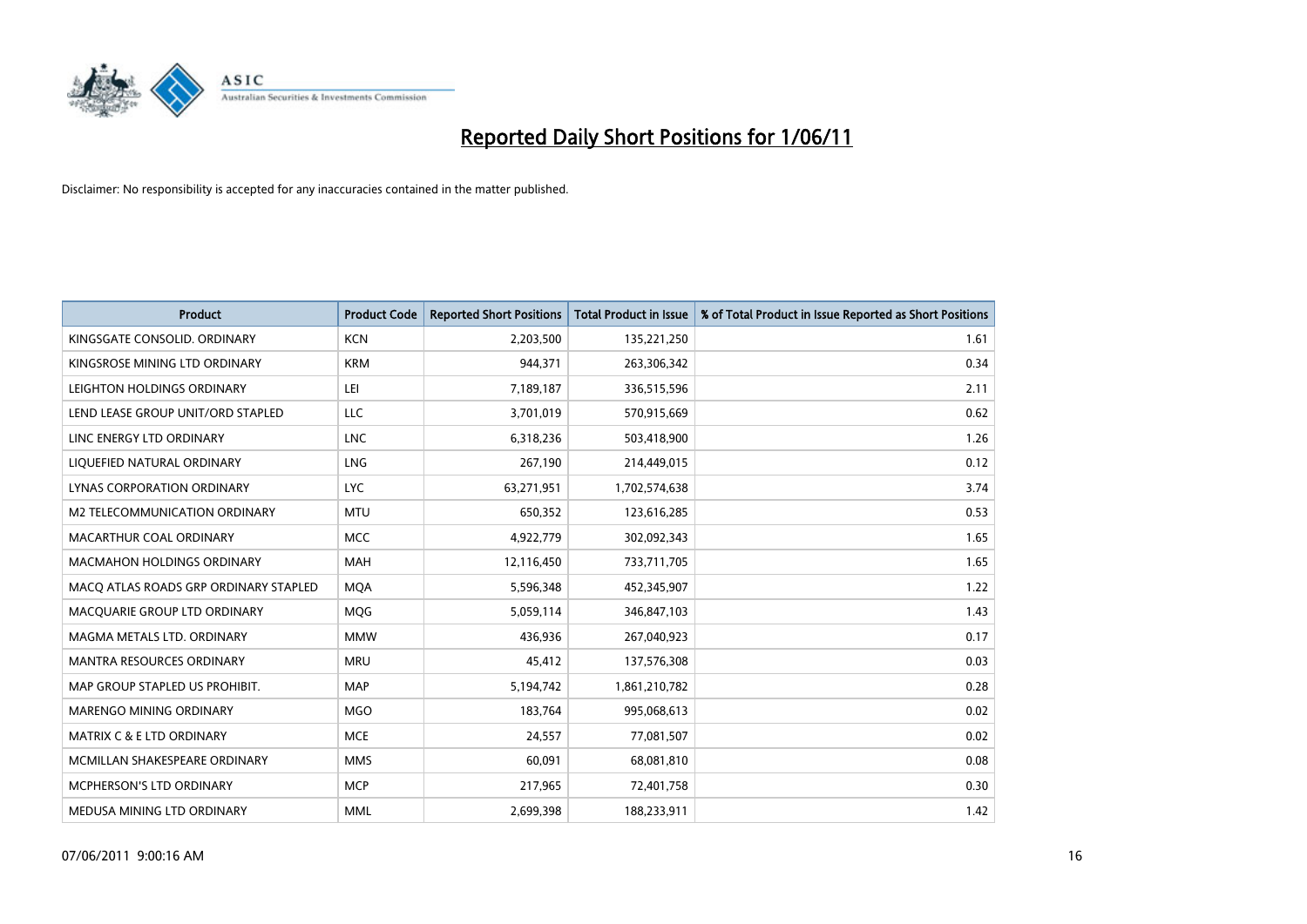

| <b>Product</b>                  | <b>Product Code</b> | <b>Reported Short Positions</b> | <b>Total Product in Issue</b> | % of Total Product in Issue Reported as Short Positions |
|---------------------------------|---------------------|---------------------------------|-------------------------------|---------------------------------------------------------|
| MELBOURNE IT LIMITED ORDINARY   | <b>MLB</b>          | 180,616                         | 80,662,621                    | 0.23                                                    |
| MEO AUSTRALIA LTD ORDINARY      | <b>MEO</b>          | 5,820,856                       | 539,913,260                   | 1.06                                                    |
| <b>MERMAID MARINE ORDINARY</b>  | <b>MRM</b>          | 1,220,425                       | 215,376,756                   | 0.53                                                    |
| MESOBLAST LIMITED ORDINARY      | <b>MSB</b>          | 1,666,349                       | 279,733,562                   | 0.61                                                    |
| METALS X LIMITED ORDINARY       | <b>MLX</b>          | 326,940                         | 1,365,661,782                 | 0.03                                                    |
| METCASH LIMITED ORDINARY        | <b>MTS</b>          | 20,668,714                      | 768,853,644                   | 2.67                                                    |
| METGASCO LIMITED ORDINARY       | <b>MEL</b>          | 235,435                         | 252,710,972                   | 0.09                                                    |
| METMINCO LIMITED ORDINARY       | <b>MNC</b>          | 7,647,651                       | 1,402,616,146                 | 0.54                                                    |
| MHM METALS LIMITED ORDINARY     | <b>MHM</b>          | 50,574                          | 101,455,410                   | 0.05                                                    |
| MICLYN EXP OFFSHR ORDINARY      | <b>MIO</b>          | 788,607                         | 274,618,684                   | 0.28                                                    |
| MINARA RESOURCES ORDINARY       | <b>MRE</b>          | 7,512,910                       | 1,169,424,487                 | 0.63                                                    |
| MINCOR RESOURCES NL ORDINARY    | <b>MCR</b>          | 2,474,279                       | 200,608,804                   | 1.22                                                    |
| MINEMAKERS LIMITED ORDINARY     | <b>MAK</b>          | 71,627                          | 227,003,950                   | 0.03                                                    |
| MINERAL DEPOSITS ORDINARY       | <b>MDL</b>          | 239,115                         | 60,768,582                    | 0.38                                                    |
| MINERAL RESOURCES, ORDINARY     | <b>MIN</b>          | 747,389                         | 169,143,017                   | 0.44                                                    |
| MIRABELA NICKEL LTD ORDINARY    | <b>MBN</b>          | 12,231,639                      | 491,561,237                   | 2.47                                                    |
| MIRVAC GROUP STAPLED SECURITIES | <b>MGR</b>          | 21,484,048                      | 3,416,924,188                 | 0.58                                                    |
| MOLOPO ENERGY LTD ORDINARY      | <b>MPO</b>          | 1,860,272                       | 250,852,322                   | 0.73                                                    |
| MOLY MINES LIMITED ORDINARY     | <b>MOL</b>          | 197,681                         | 384,893,989                   | 0.05                                                    |
| MONADELPHOUS GROUP ORDINARY     | <b>MND</b>          | 581,531                         | 87,576,827                    | 0.67                                                    |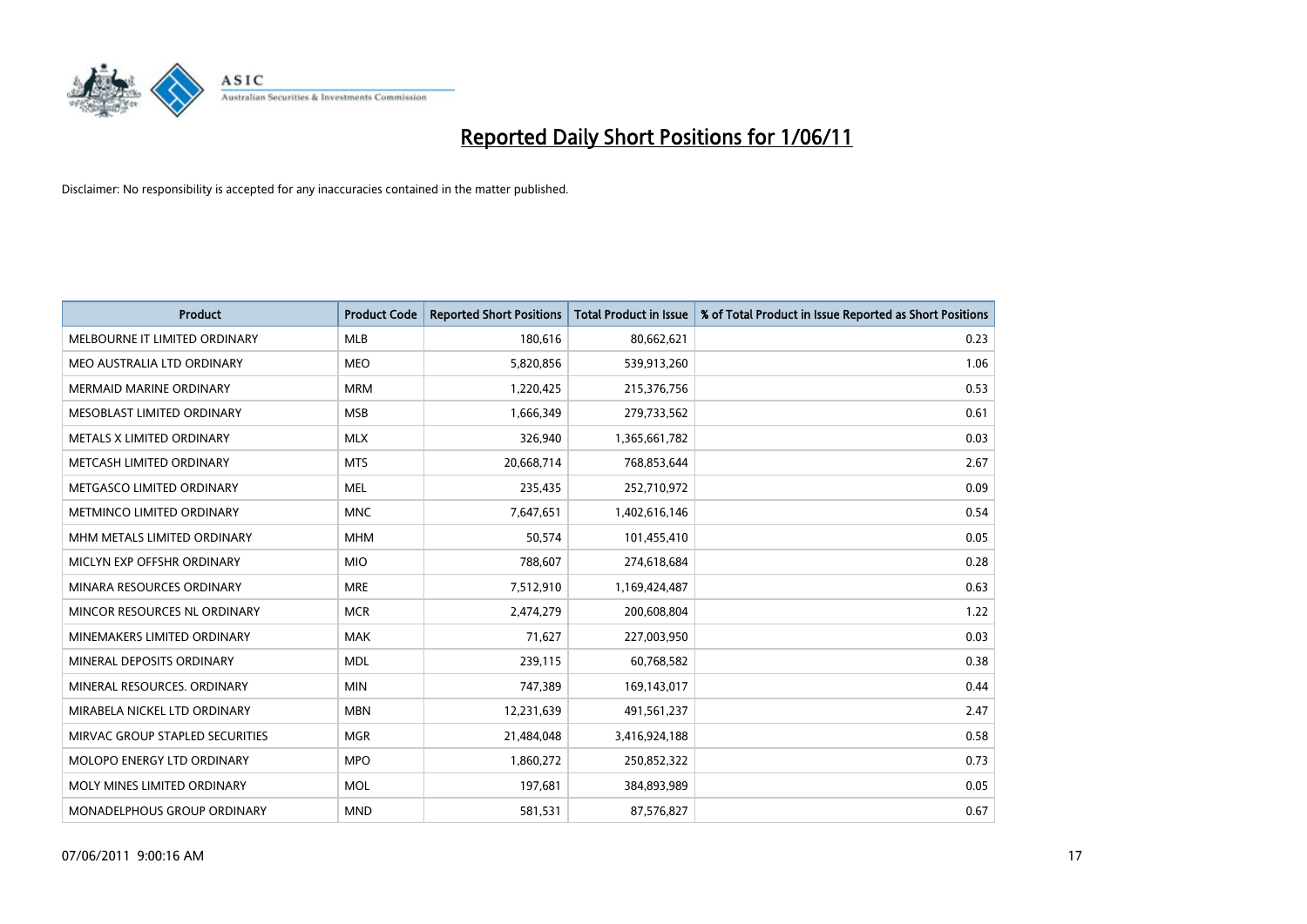

| <b>Product</b>                  | <b>Product Code</b> | <b>Reported Short Positions</b> | <b>Total Product in Issue</b> | % of Total Product in Issue Reported as Short Positions |
|---------------------------------|---------------------|---------------------------------|-------------------------------|---------------------------------------------------------|
| MORTGAGE CHOICE LTD ORDINARY    | <b>MOC</b>          | 7,657                           | 119,948,255                   | 0.01                                                    |
| MOUNT GIBSON IRON ORDINARY      | <b>MGX</b>          | 6,268,961                       | 1,082,570,693                 | 0.57                                                    |
| MSF SUGAR LIMITED ORDINARY      | <b>MSF</b>          | 19,208                          | 69,165,378                    | 0.03                                                    |
| MULTIPLEX SITES SITES           | <b>MXUPA</b>        | 190                             | 4,500,000                     | 0.00                                                    |
| MURCHISON METALS LTD ORDINARY   | <b>MMX</b>          | 14,589,805                      | 435,884,268                   | 3.34                                                    |
| MYER HOLDINGS LTD ORDINARY      | <b>MYR</b>          | 14,969,615                      | 582,947,884                   | 2.56                                                    |
| <b>MYSTATE LIMITED ORDINARY</b> | <b>MYS</b>          | 1,400                           | 67,439,158                    | 0.00                                                    |
| NATIONAL AUST. BANK ORDINARY    | <b>NAB</b>          | 16,061,420                      | 2,169,658,383                 | 0.72                                                    |
| NATURAL FUEL LIMITED ORDINARY   | <b>NFL</b>          |                                 | 721,912                       | 0.00                                                    |
| NAVITAS LIMITED ORDINARY        | <b>NVT</b>          | 3,271,173                       | 369,358,564                   | 0.90                                                    |
| NEPTUNE MARINE ORDINARY         | <b>NMS</b>          | 740,073                         | 1,747,612,299                 | 0.04                                                    |
| NEW HOPE CORPORATION ORDINARY   | <b>NHC</b>          | 643,326                         | 830,230,549                   | 0.07                                                    |
| NEW ZEALAND OIL& GAS ORDINARY   | <b>NZO</b>          | 92,061                          | 392,113,944                   | 0.02                                                    |
| NEWCREST MINING ORDINARY        | <b>NCM</b>          | 2,806,916                       | 765,407,334                   | 0.34                                                    |
| NEWS CORP A NON-VOTING CDI      | <b>NWSLV</b>        | 1,108,639                       | 1,829,772,574                 | 0.05                                                    |
| NEWS CORP B VOTING CDI          | <b>NWS</b>          | 2,299,781                       | 798,520,953                   | 0.28                                                    |
| NEXBIS LIMITED ORDINARY         | <b>NBS</b>          | 142,233                         | 798,356,704                   | 0.02                                                    |
| NEXUS ENERGY LIMITED ORDINARY   | <b>NXS</b>          | 26,617,345                      | 1,326,337,066                 | 2.00                                                    |
| NIB HOLDINGS LIMITED ORDINARY   | <b>NHF</b>          | 7,471                           | 466,765,752                   | 0.00                                                    |
| NICK SCALI LIMITED ORDINARY     | <b>NCK</b>          | 35,846                          | 81,000,000                    | 0.04                                                    |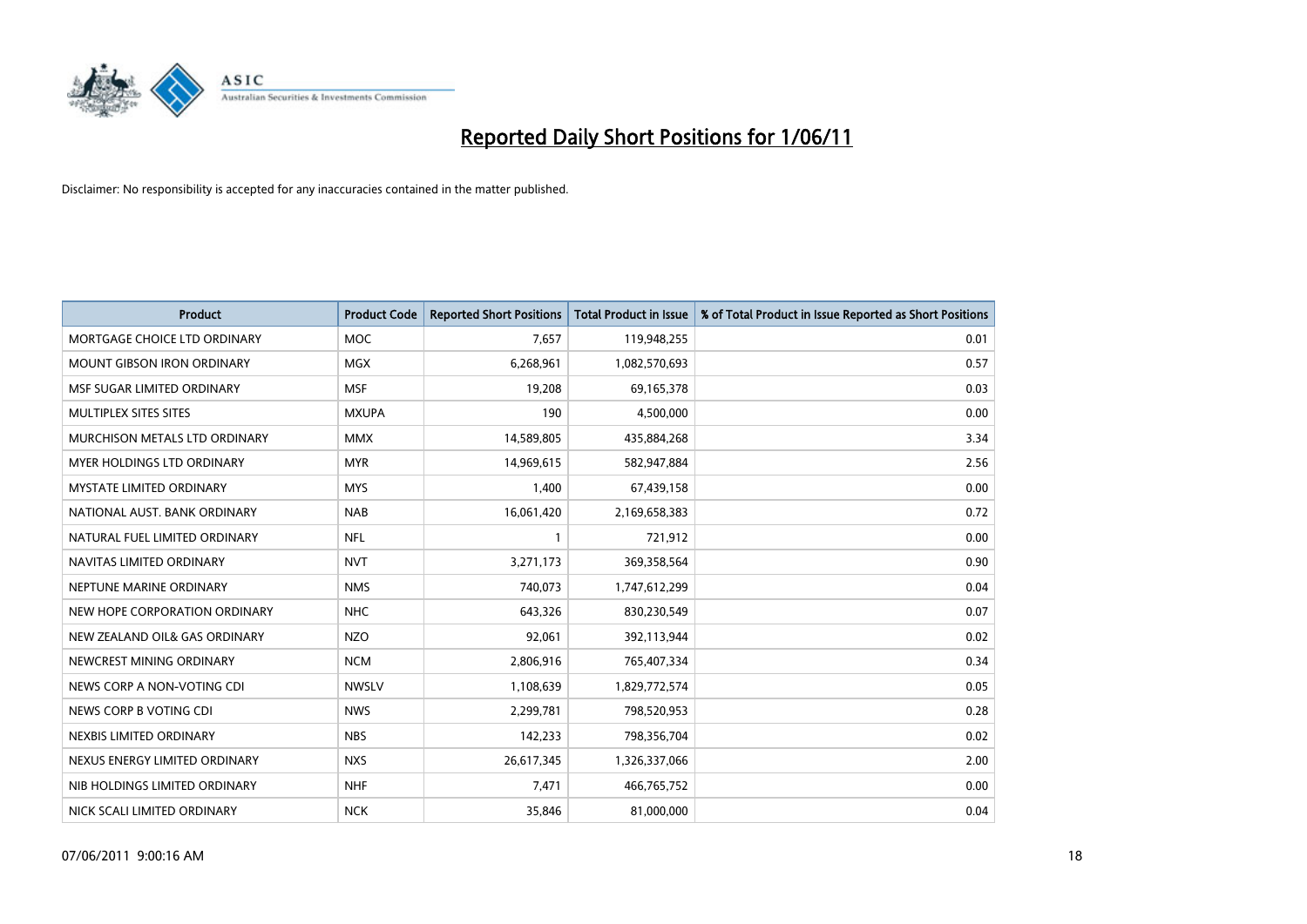

| <b>Product</b>                        | <b>Product Code</b> | <b>Reported Short Positions</b> | Total Product in Issue | % of Total Product in Issue Reported as Short Positions |
|---------------------------------------|---------------------|---------------------------------|------------------------|---------------------------------------------------------|
| NIDO PETROLEUM ORDINARY               | <b>NDO</b>          | 282,693                         | 1,389,163,151          | 0.01                                                    |
| NKWE PLATINUM 10C US COMMON           | <b>NKP</b>          | 199,127                         | 559,651,184            | 0.04                                                    |
| NOBLE MINERAL RES ORDINARY            | <b>NMG</b>          | 2,330,910                       | 390,039,256            | 0.60                                                    |
| NORTHERN CREST ORDINARY               | <b>NOC</b>          | 24,345                          | 133,484,723            | 0.02                                                    |
| NORTHERN IRON LTD ORDINARY            | <b>NFE</b>          | 1,134,614                       | 336,084,863            | 0.34                                                    |
| NOVARISE RENEW RES ORDINARY           | <b>NOE</b>          | 53,800                          | 415,057,737            | 0.01                                                    |
| NRW HOLDINGS LIMITED ORDINARY         | <b>NWH</b>          | 464,452                         | 276,770,445            | 0.17                                                    |
| NUCOAL RESOURCES NL ORDINARY          | <b>NCR</b>          | 24,406                          | 437,193,340            | 0.01                                                    |
| NUFARM LIMITED ORDINARY               | <b>NUF</b>          | 5,741,096                       | 261,833,005            | 2.17                                                    |
| NUPLEX INDUSTRIES ORDINARY            | <b>NPX</b>          | 46.950                          | 196,748,316            | 0.02                                                    |
| OAKTON LIMITED ORDINARY               | <b>OKN</b>          | 733,300                         | 93,800,235             | 0.78                                                    |
| OCEANAGOLD CORP. CHESS DEPOSITARY INT | <b>OGC</b>          | 1,421,783                       | 262,550,386            | 0.54                                                    |
| OCEANIA CAPITAL LTD ORDINARY          | <b>OCP</b>          | 2,500                           | 91,921,295             | 0.00                                                    |
| OIL SEARCH LTD ORDINARY               | OSH                 | 9,613,266                       | 1,320,648,378          | 0.70                                                    |
| OILEX LTD ORDINARY                    | <b>OEX</b>          | 28,617                          | 253,274,885            | 0.01                                                    |
| OM HOLDINGS LIMITED ORDINARY          | OMH                 | 7,963,025                       | 504,105,150            | 1.58                                                    |
| <b>ONESTEEL LIMITED ORDINARY</b>      | OST                 | 23,526,207                      | 1,338,106,652          | 1.74                                                    |
| ORICA LIMITED ORDINARY                | ORI                 | 2,495,161                       | 363,223,767            | 0.67                                                    |
| ORIGIN ENERGY ORDINARY                | <b>ORG</b>          | 2,000,395                       | 1,064,422,259          | 0.17                                                    |
| OROCOBRE LIMITED ORDINARY             | <b>ORE</b>          | 150.621                         | 102,813,894            | 0.15                                                    |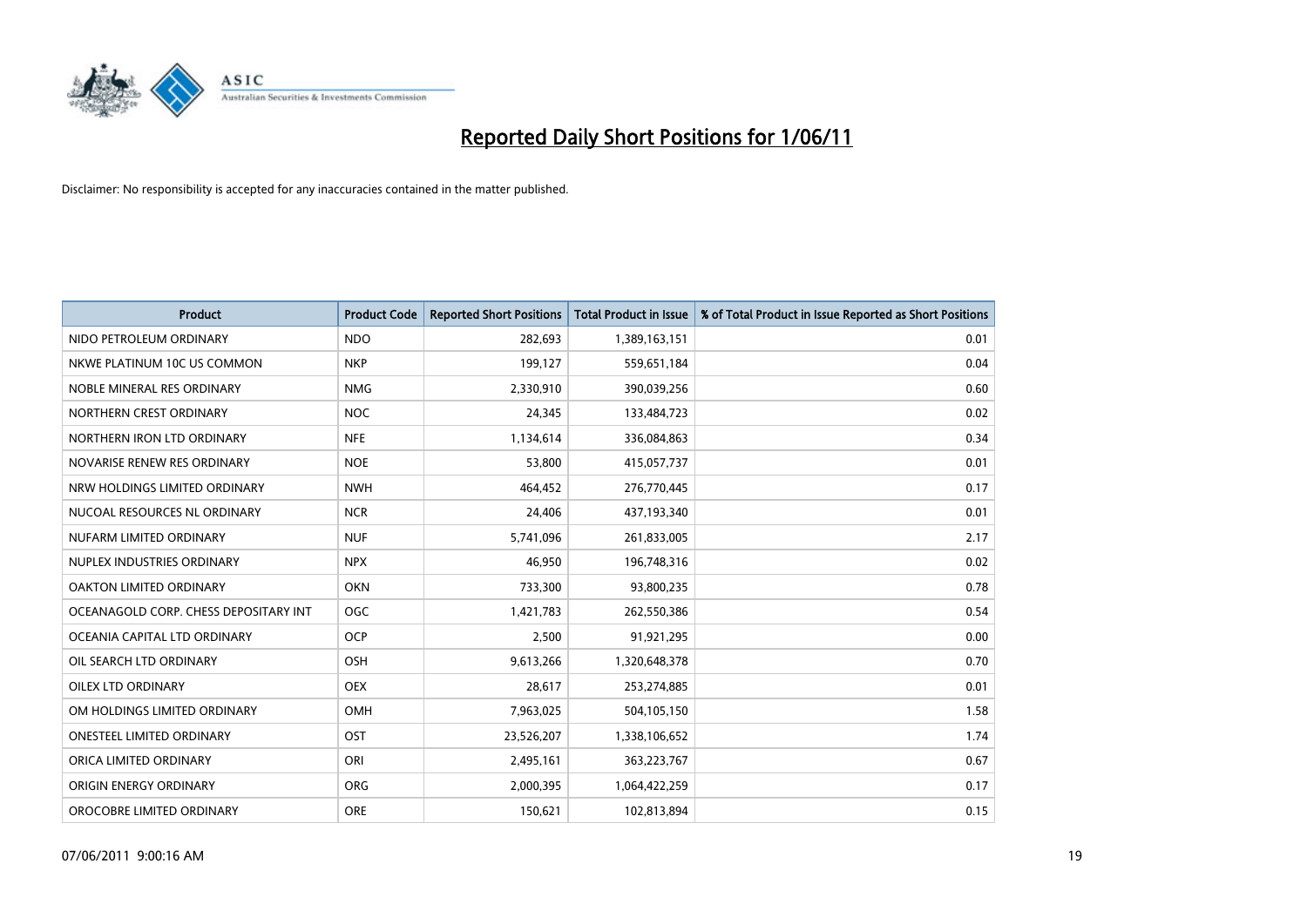

| <b>Product</b>                      | <b>Product Code</b> | <b>Reported Short Positions</b> | Total Product in Issue | % of Total Product in Issue Reported as Short Positions |
|-------------------------------------|---------------------|---------------------------------|------------------------|---------------------------------------------------------|
| OROTONGROUP LIMITED ORDINARY        | ORL                 | 11,253                          | 40,880,902             | 0.02                                                    |
| OTTO ENERGY LIMITED ORDINARY        | <b>OEL</b>          | 109,204                         | 1,134,540,071          | 0.01                                                    |
| OZ MINERALS DEFERRED SETTLEMENT     | <b>OZLDA</b>        | 1,941,492                       | 323,854,651            | 0.61                                                    |
| PACIFIC BRANDS ORDINARY             | <b>PBG</b>          | 8,480,174                       | 931,386,248            | 0.92                                                    |
| PALADIN ENERGY LTD ORDINARY         | <b>PDN</b>          | 18,529,744                      | 777,698,217            | 2.38                                                    |
| PANAUST LIMITED DEFERRED SETTLEMENT | <b>PNADA</b>        | 3,641,781                       | 593,001,686            | 0.59                                                    |
| PANORAMIC RESOURCES ORDINARY        | PAN                 | 1,451,294                       | 207,050,710            | 0.69                                                    |
| PAPERLINX LIMITED ORDINARY          | <b>PPX</b>          | 16,959,307                      | 603,580,761            | 2.83                                                    |
| PAPILLON RES LTD ORDINARY           | PIR                 | 484.695                         | 201,312,855            | 0.24                                                    |
| PATTIES FOODS LTD ORDINARY          | PFL                 |                                 | 138,989,223            | 0.00                                                    |
| PEET LIMITED ORDINARY               | <b>PPC</b>          | 86,965                          | 303,854,244            | 0.03                                                    |
| PENINSULA ENERGY LTD ORDINARY       | <b>PEN</b>          | 478,945                         | 2,089,420,252          | 0.02                                                    |
| PERILYA LIMITED ORDINARY            | PEM                 | 591,314                         | 526,075,563            | 0.11                                                    |
| PERPETUAL LIMITED ORDINARY          | PPT                 | 2,632,850                       | 44,669,352             | 5.87                                                    |
| PERSEUS MINING LTD ORDINARY         | PRU                 | 5,460,853                       | 425,017,088            | 1.29                                                    |
| PETSEC ENERGY ORDINARY              | <b>PSA</b>          | 223,332                         | 231,283,622            | 0.10                                                    |
| PHARMAXIS LTD ORDINARY              | <b>PXS</b>          | 1,283,331                       | 228,290,309            | 0.57                                                    |
| PHOTON GROUP LTD ORDINARY           | <b>PGA</b>          | 250,510                         | 1,540,886,866          | 0.02                                                    |
| PLATINUM ASSET ORDINARY             | <b>PTM</b>          | 8,334,458                       | 561,347,878            | 1.47                                                    |
| PLATINUM AUSTRALIA ORDINARY         | PLA                 | 5,496,009                       | 392,430,039            | 1.42                                                    |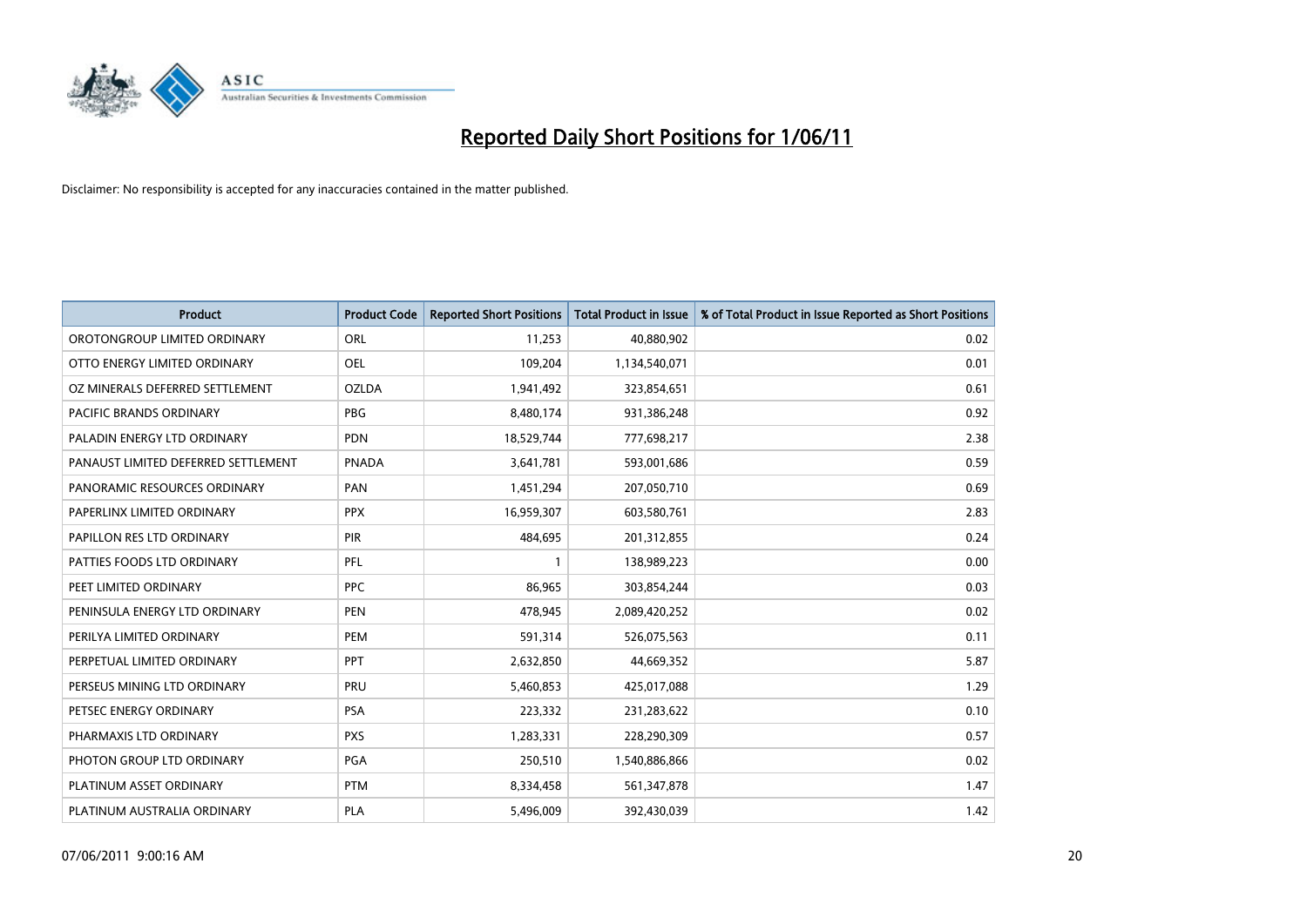

| <b>Product</b>                       | <b>Product Code</b> | <b>Reported Short Positions</b> | <b>Total Product in Issue</b> | % of Total Product in Issue Reported as Short Positions |
|--------------------------------------|---------------------|---------------------------------|-------------------------------|---------------------------------------------------------|
| PLATINUM CAPITAL LTD ORDINARY        | <b>PMC</b>          |                                 | 164,959,410                   | 0.00                                                    |
| PLUTON RESOURCES ORDINARY            | PLV                 | 25,200                          | 187,026,448                   | 0.01                                                    |
| PMP LIMITED ORDINARY                 | <b>PMP</b>          | 69.966                          | 330,794,300                   | 0.01                                                    |
| PORT BOUVARD LIMITED ORDINARY        | PBD                 | 6,754                           | 593,868,295                   | 0.00                                                    |
| PRANA BIOTECHNOLOGY ORDINARY         | PBT                 | 733,040                         | 269,292,203                   | 0.27                                                    |
| PREMIER INVESTMENTS ORDINARY         | <b>PMV</b>          | 670,893                         | 155,062,831                   | 0.44                                                    |
| PRIMA BIOMED LTD ORDINARY            | <b>PRR</b>          | 3,779,108                       | 893,790,251                   | 0.42                                                    |
| PRIMARY HEALTH CARE ORDINARY         | <b>PRY</b>          | 9,421,439                       | 497,409,803                   | 1.88                                                    |
| PRIME INFR GROUP. STAPLED SECURITIES | PIH                 | 308,735                         | 351,776,795                   | 0.09                                                    |
| PRIME MEDIA GRP LTD ORDINARY         | <b>PRT</b>          | 17,125                          | 366,330,303                   | 0.00                                                    |
| PROGEN PHARMACEUTIC ORDINARY         | <b>PGL</b>          | 151,596                         | 24,709,097                    | 0.61                                                    |
| PROGRAMMED ORDINARY                  | <b>PRG</b>          | 384,053                         | 118,169,908                   | 0.31                                                    |
| PSIVIDA CORP CDI 1:1                 | <b>PVA</b>          | 6,878                           | 8,891,730                     | 0.08                                                    |
| <b>QANTAS AIRWAYS ORDINARY</b>       | QAN                 | 33,649,958                      | 2,265,123,620                 | 1.48                                                    |
| OBE INSURANCE GROUP ORDINARY         | <b>OBE</b>          | 18,672,493                      | 1,092,654,587                 | 1.67                                                    |
| OR NATIONAL LIMITED ORDINARY         | <b>ORN</b>          | 19,509,912                      | 2,440,000,000                 | 0.80                                                    |
| ORXPHARMA LTD ORDINARY               | <b>ORX</b>          | 19,147                          | 125,824,127                   | 0.02                                                    |
| QUBE LOGISTICS ORDINARY UNITS        | <b>QUB</b>          | 18,466,559                      | 610,839,329                   | 3.02                                                    |
| RAMELIUS RESOURCES ORDINARY          | <b>RMS</b>          | 793,451                         | 291,767,215                   | 0.26                                                    |
| RAMSAY HEALTH CARE ORDINARY          | <b>RHC</b>          | 1,619,849                       | 202,081,252                   | 0.78                                                    |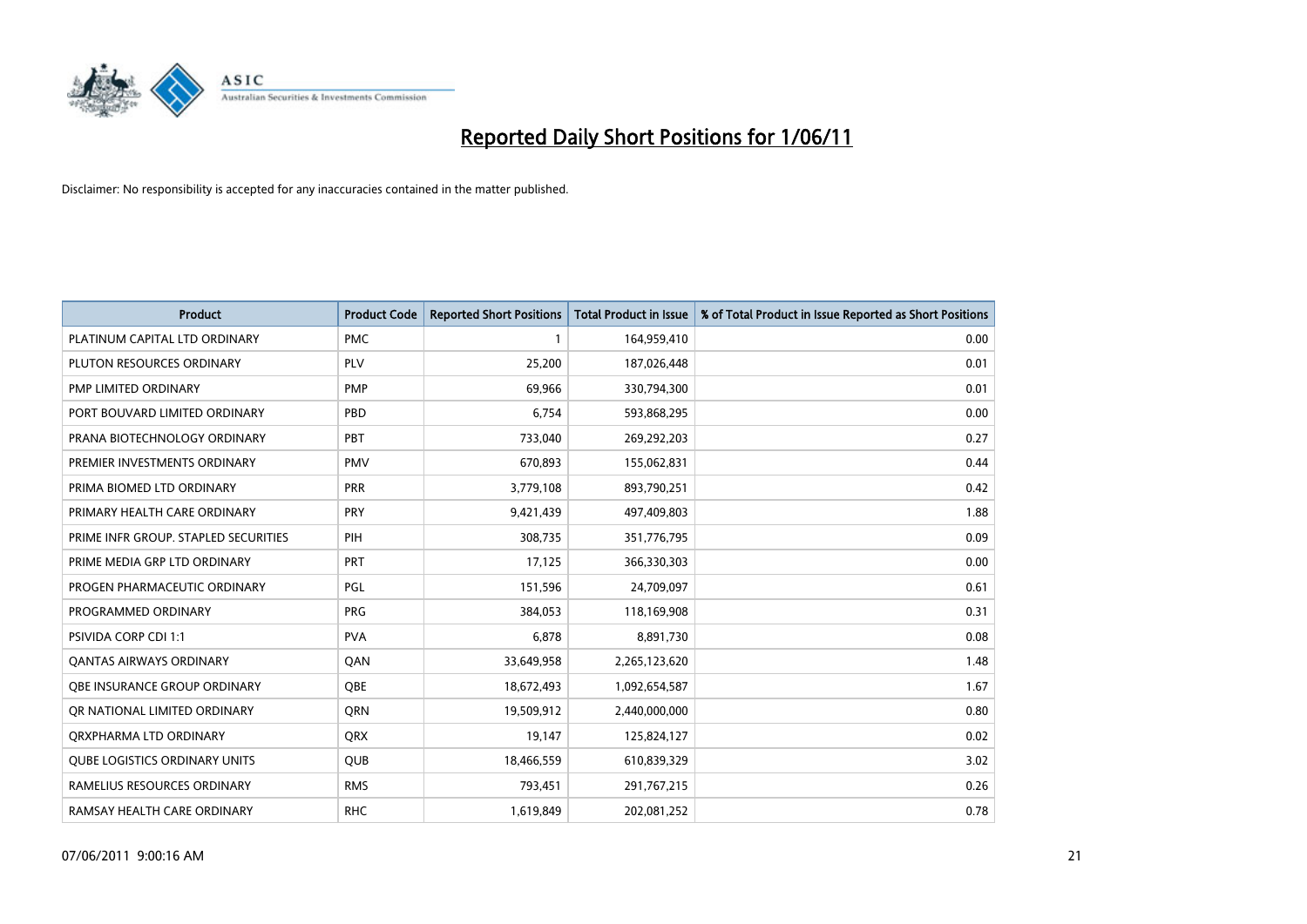

| <b>Product</b>                     | <b>Product Code</b> | <b>Reported Short Positions</b> | Total Product in Issue | % of Total Product in Issue Reported as Short Positions |
|------------------------------------|---------------------|---------------------------------|------------------------|---------------------------------------------------------|
| <b>RCR TOMLINSON ORDINARY</b>      | <b>RCR</b>          | 84,072                          | 131,972,672            | 0.06                                                    |
| <b>REA GROUP ORDINARY</b>          | <b>REA</b>          | 135,705                         | 130,401,680            | 0.09                                                    |
| <b>RECKON LIMITED ORDINARY</b>     | <b>RKN</b>          | 11,425                          | 133,384,060            | 0.01                                                    |
| <b>RED FORK ENERGY ORDINARY</b>    | <b>RFE</b>          | 18,730                          | 269,769,853            | 0.00                                                    |
| REDBANK ENERGY LTD ORDINARY        | <b>AEI</b>          | 13                              | 786,287                | 0.00                                                    |
| REDFLEX HOLDINGS ORDINARY          | <b>RDF</b>          | 866                             | 110,345,599            | 0.00                                                    |
| REED RESOURCES LTD ORDINARY        | <b>RDR</b>          | 365,272                         | 262,237,201            | 0.13                                                    |
| REGIS RESOURCES ORDINARY           | <b>RRL</b>          | 2,093,665                       | 431,233,086            | 0.48                                                    |
| RESMED INC CDI 10:1                | <b>RMD</b>          | 15,335,169                      | 1,545,678,330          | 0.95                                                    |
| <b>RESOLUTE MINING ORDINARY</b>    | <b>RSG</b>          | 5,975,135                       | 467,618,520            | 1.27                                                    |
| RESOURCE GENERATION ORDINARY       | <b>RES</b>          | 226,499                         | 250,700,530            | 0.09                                                    |
| REVERSE CORP LIMITED ORDINARY      | <b>REF</b>          | 25,141                          | 92,382,175             | 0.03                                                    |
| REX MINERALS LIMITED ORDINARY      | <b>RXM</b>          | 676,057                         | 152,438,879            | 0.43                                                    |
| <b>RHG LIMITED ORDINARY</b>        | <b>RHG</b>          | 442,333                         | 318,745,978            | 0.13                                                    |
| <b>RIALTO ENERGY ORDINARY</b>      | <b>RIA</b>          | 2,471                           | 346,629,841            | 0.00                                                    |
| <b>RIDLEY CORPORATION ORDINARY</b> | <b>RIC</b>          | 697,686                         | 307,817,071            | 0.23                                                    |
| RIO TINTO LIMITED ORDINARY         | <b>RIO</b>          | 18,754,128                      | 435,758,720            | 4.27                                                    |
| RIVERCITY MOTORWAY STAPLED         | <b>RCY</b>          | 132,000                         | 957,010,115            | 0.01                                                    |
| RIVERSDALE MINING ORDINARY         | <b>RIV</b>          | 14,614                          | 244,431,186            | 0.00                                                    |
| ROBUST RESOURCES ORDINARY          | <b>ROL</b>          | 1,131,353                       | 84,944,097             | 1.33                                                    |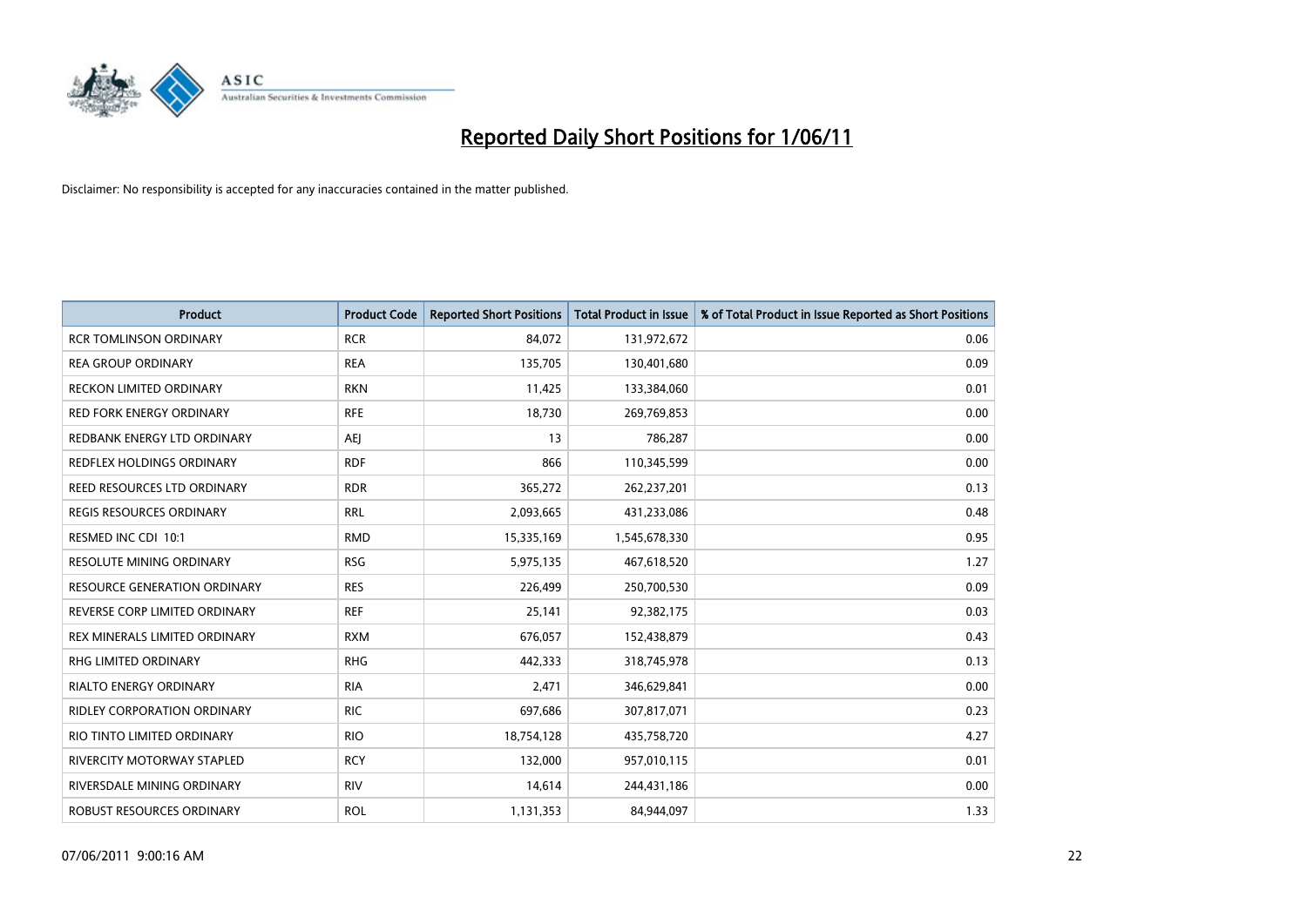

| <b>Product</b>                | <b>Product Code</b> | <b>Reported Short Positions</b> | <b>Total Product in Issue</b> | % of Total Product in Issue Reported as Short Positions |
|-------------------------------|---------------------|---------------------------------|-------------------------------|---------------------------------------------------------|
| ROC OIL COMPANY ORDINARY      | <b>ROC</b>          | 14,714,944                      | 713,254,560                   | 2.05                                                    |
| ROCKLANDS RICH. LTD ORDINARY  | <b>RCI</b>          | 750                             | 360,203,917                   | 0.00                                                    |
| ROYAL WOLF HOLDINGS ORDINARY  | <b>RWH</b>          | 775,630                         | 100,387,052                   | 0.77                                                    |
| SAI GLOBAL LIMITED ORDINARY   | SAI                 | 225,571                         | 199,552,155                   | 0.11                                                    |
| SALMAT LIMITED ORDINARY       | <b>SLM</b>          | 407.813                         | 159,775,299                   | 0.26                                                    |
| SAMSON OIL & GAS LTD ORDINARY | SSN                 | 2,489,220                       | 1,727,586,909                 | 0.14                                                    |
| SANDFIRE RESOURCES ORDINARY   | <b>SFR</b>          | 2,825,750                       | 148,384,969                   | 1.92                                                    |
| <b>SANTOS LTD ORDINARY</b>    | <b>STO</b>          | 8,089,734                       | 877,955,664                   | 0.88                                                    |
| SARACEN MINERAL ORDINARY      | <b>SAR</b>          | 1,892,495                       | 492,151,415                   | 0.38                                                    |
| SEDGMAN LIMITED ORDINARY      | <b>SDM</b>          | 569,583                         | 209,752,689                   | 0.27                                                    |
| SEEK LIMITED ORDINARY         | <b>SEK</b>          | 10,277,708                      | 336,584,488                   | 3.07                                                    |
| SELECT HARVESTS ORDINARY      | SHV                 | 203,157                         | 56,226,960                    | 0.36                                                    |
| SENETAS CORPORATION ORDINARY  | <b>SEN</b>          | 756,999                         | 463,105,195                   | 0.16                                                    |
| SENEX ENERGY LIMITED ORDINARY | SXY                 | 37,053                          | 756,747,445                   | 0.00                                                    |
| SERVCORP LIMITED ORDINARY     | SRV                 | 68,414                          | 98,440,807                    | 0.07                                                    |
| SERVICE STREAM ORDINARY       | <b>SSM</b>          | 387,697                         | 283,418,867                   | 0.14                                                    |
| SEVEN GROUP HOLDINGS ORDINARY | <b>SVW</b>          | 1,386,893                       | 306,410,281                   | 0.42                                                    |
| SEVEN WEST MEDIA LTD ORDINARY | <b>SWM</b>          | 4,632,560                       | 610,327,899                   | 0.76                                                    |
| SHAW RIVER RESOURCES ORDINARY | <b>SRR</b>          | 57,159                          | 451,657,803                   | 0.01                                                    |
| SIGMA PHARMACEUTICAL ORDINARY | SIP                 | 16,767,498                      | 1,178,626,572                 | 1.41                                                    |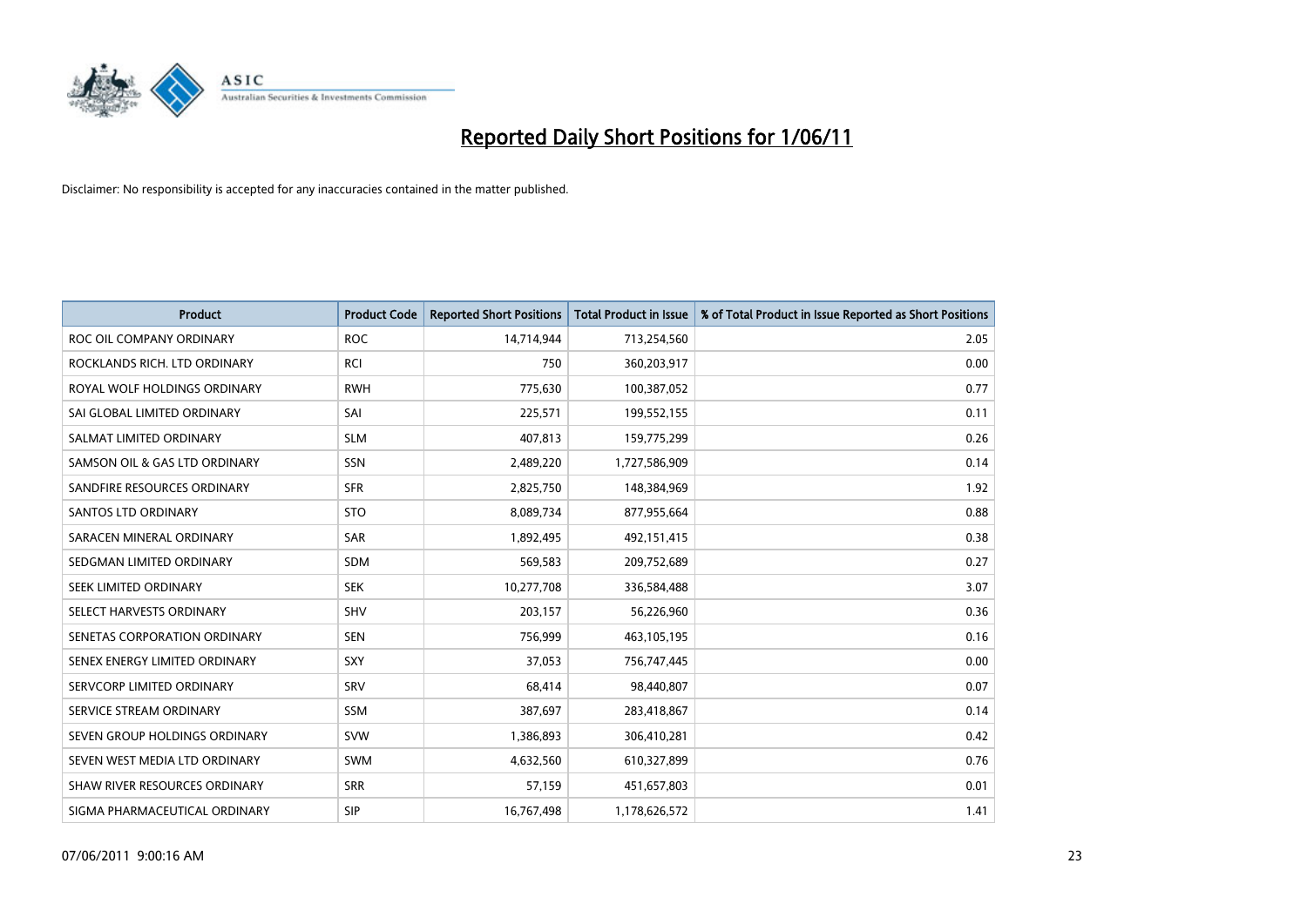

| <b>Product</b>                           | <b>Product Code</b> | <b>Reported Short Positions</b> | Total Product in Issue | % of Total Product in Issue Reported as Short Positions |
|------------------------------------------|---------------------|---------------------------------|------------------------|---------------------------------------------------------|
| SILEX SYSTEMS ORDINARY                   | <b>SLX</b>          | 293,961                         | 170,133,997            | 0.16                                                    |
| SILVER LAKE RESOURCE ORDINARY            | <b>SLR</b>          | 52,840                          | 178,882,838            | 0.03                                                    |
| SIMS METAL MGMT LTD ORDINARY             | SGM                 | 2,858,745                       | 205,393,914            | 1.39                                                    |
| SINGAPORE TELECOMM. CHESS DEPOSITARY INT | SGT                 | 5,531,479                       | 234,092,504            | 2.37                                                    |
| SIRTEX MEDICAL ORDINARY                  | <b>SRX</b>          | 1.000                           | 55,768,136             | 0.00                                                    |
| SKILLED GROUP LTD ORDINARY               | <b>SKE</b>          | 44,619                          | 233,089,776            | 0.01                                                    |
| SKY CITY ENTERTAIN, ORDINARY             | <b>SKC</b>          | 108,327                         | 576,958,340            | 0.02                                                    |
| <b>SKY NETWORK ORDINARY</b>              | <b>SKT</b>          | 46,770                          | 389,139,785            | 0.01                                                    |
| SMS MANAGEMENT. ORDINARY                 | <b>SMX</b>          | 292,808                         | 67,765,118             | 0.41                                                    |
| SONIC HEALTHCARE ORDINARY                | <b>SHL</b>          | 5,913,743                       | 388,429,875            | 1.50                                                    |
| SOUL PATTINSON (W.H) ORDINARY            | SOL                 | 47,654                          | 238,640,580            | 0.02                                                    |
| SOUTH BOULDER MINES ORDINARY             | <b>STB</b>          | 14,096                          | 86,115,688             | 0.02                                                    |
| SP AUSNET STAPLED SECURITIES             | <b>SPN</b>          | 9,757,563                       | 2,795,115,439          | 0.34                                                    |
| SPARK INFRASTRUCTURE STAPLED NOTE & UNIT | SKI                 | 13,886,939                      | 1,326,734,264          | 1.04                                                    |
| SPDR 200 FUND ETF UNITS                  | <b>STW</b>          | 14,878                          | 50,339,159             | 0.03                                                    |
| SPECIALTY FASHION ORDINARY               | SFH                 | 570,290                         | 191,686,122            | 0.30                                                    |
| SPOTLESS GROUP LTD ORDINARY              | <b>SPT</b>          | 2,439,047                       | 262,766,725            | 0.92                                                    |
| ST BARBARA LIMITED ORDINARY              | <b>SBM</b>          | 5,712,164                       | 325,615,389            | 1.74                                                    |
| STAGING CONNECTIONS ORDINARY             | <b>STG</b>          | 2,917,189                       | 78,317,726             | 3.72                                                    |
| STANMORE COAL LTD ORDINARY               | <b>SMR</b>          | 73,240                          | 88,270,738             | 0.08                                                    |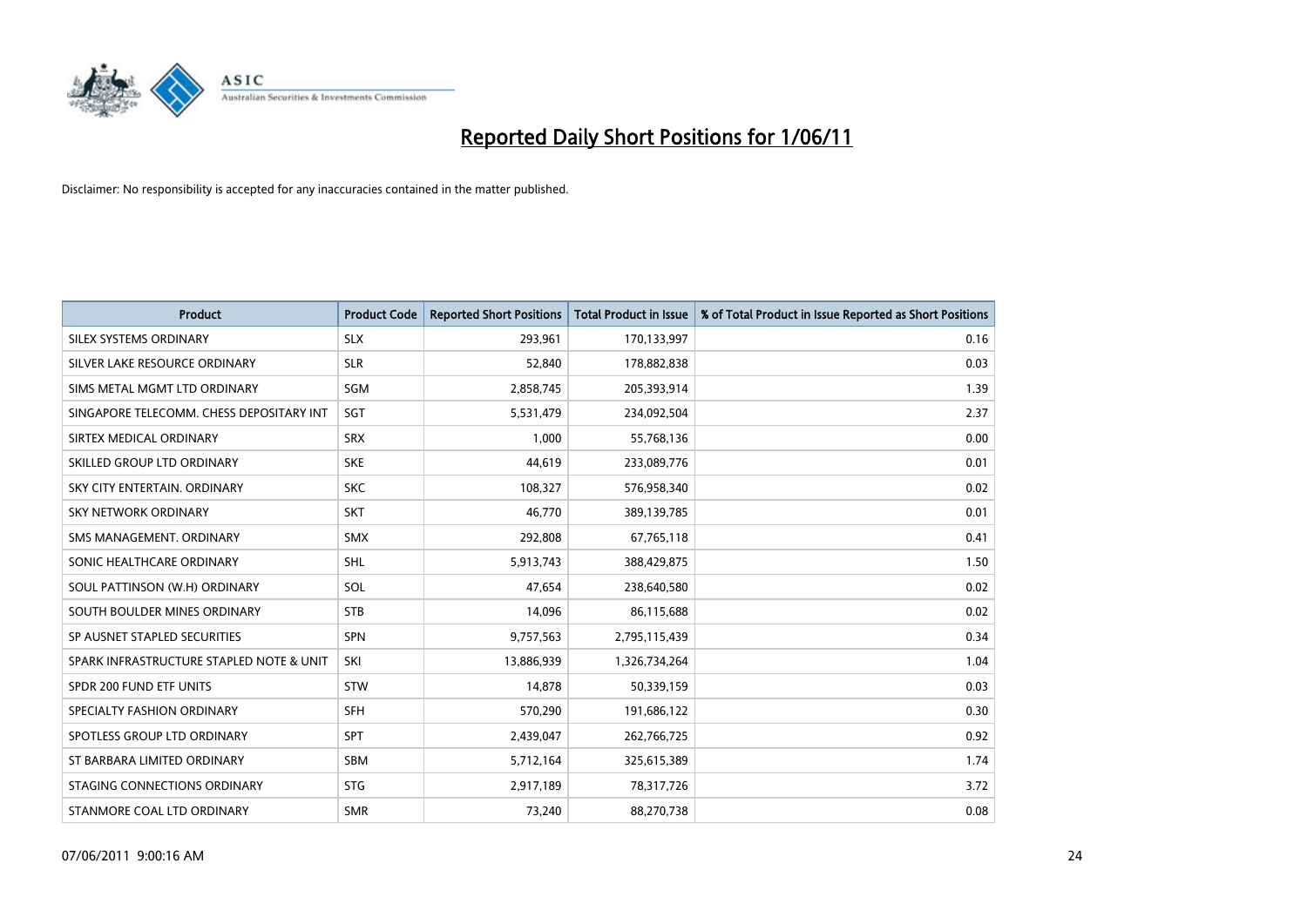

| <b>Product</b>                      | <b>Product Code</b> | <b>Reported Short Positions</b> | <b>Total Product in Issue</b> | % of Total Product in Issue Reported as Short Positions |
|-------------------------------------|---------------------|---------------------------------|-------------------------------|---------------------------------------------------------|
| STARPHARMA HOLDINGS ORDINARY        | SPL                 | 218,771                         | 247,560,721                   | 0.09                                                    |
| STH AMERICAN COR LTD ORDINARY       | SAY                 | 9,200                           | 245,846,493                   | 0.00                                                    |
| STHN CROSS MEDIA ORDINARY           | <b>SXL</b>          | 3,433,419                       | 705,712,186                   | 0.48                                                    |
| STOCKLAND UNITS/ORD STAPLED         | SGP                 | 9,497,233                       | 2,383,036,717                 | 0.38                                                    |
| STRAITS RES LTD. ORDINARY           | SRO                 | 7,755,390                       | 324,655,749                   | 2.38                                                    |
| STW COMMUNICATIONS ORDINARY         | SGN                 | 413,586                         | 364,310,964                   | 0.11                                                    |
| SUN RESOURCES NL ORDINARY           | <b>SUR</b>          | 25,000                          | 444,369,734                   | 0.01                                                    |
| SUNCORP GROUP LTD ORDINARY          | <b>SUN</b>          | 9,425,648                       | 1,286,600,980                 | 0.72                                                    |
| SUNDANCE ENERGY ORDINARY            | <b>SEA</b>          | 34,486                          | 276,709,585                   | 0.01                                                    |
| SUNDANCE RESOURCES ORDINARY         | <b>SDL</b>          | 11,500,897                      | 2,870,657,169                 | 0.39                                                    |
| SUNLAND GROUP LTD ORDINARY          | <b>SDG</b>          | 61,073                          | 224,881,794                   | 0.02                                                    |
| SUPER RET REP LTD ORDINARY          | <b>SUL</b>          | 171,734                         | 130,018,739                   | 0.13                                                    |
| SWICK MINING ORDINARY               | <b>SWK</b>          | 56,057                          | 236,724,970                   | 0.02                                                    |
| SYMEX HOLDINGS ORDINARY             | SYM                 | 27,221                          | 189,166,670                   | 0.01                                                    |
| TABCORP HOLDINGS LTD ORDINARY       | <b>TAH</b>          | 2,646,911                       | 688,019,737                   | 0.37                                                    |
| <b>TALENT2 INTERNATION ORDINARY</b> | <b>TWO</b>          | 95,491                          | 144,422,121                   | 0.07                                                    |
| TALISMAN MINING ORDINARY            | <b>TLM</b>          | 3,079                           | 130,438,627                   | 0.00                                                    |
| TANAMI GOLD NL ORDINARY             | <b>TAM</b>          | 25,210                          | 260,997,677                   | 0.01                                                    |
| TAP OIL LIMITED ORDINARY            | <b>TAP</b>          | 512,938                         | 240,967,311                   | 0.21                                                    |
| TASSAL GROUP LIMITED ORDINARY       | <b>TGR</b>          | 70,035                          | 146,304,404                   | 0.03                                                    |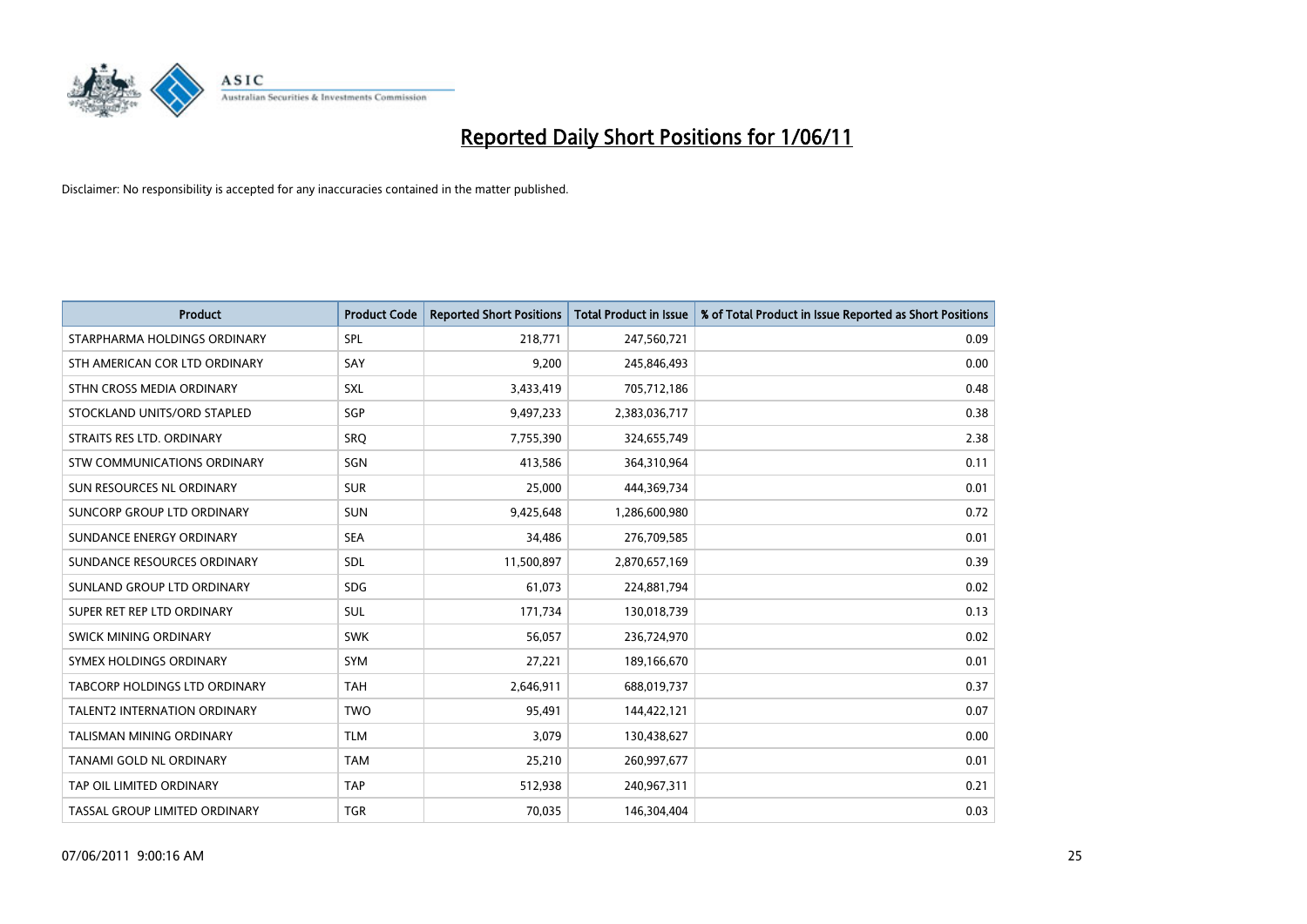

| <b>Product</b>                       | <b>Product Code</b> | <b>Reported Short Positions</b> | <b>Total Product in Issue</b> | % of Total Product in Issue Reported as Short Positions |
|--------------------------------------|---------------------|---------------------------------|-------------------------------|---------------------------------------------------------|
| <b>TATTS GROUP LTD ORDINARY</b>      | <b>TTS</b>          | 12,400,537                      | 1,318,683,208                 | 0.91                                                    |
| TELECOM CORPORATION ORDINARY         | <b>TEL</b>          | 30,857,343                      | 1,924,665,206                 | 1.60                                                    |
| <b>TELSTRA CORPORATION, ORDINARY</b> | <b>TLS</b>          | 56,186,560                      | 12,443,074,357                | 0.43                                                    |
| TEN NETWORK HOLDINGS ORDINARY        | <b>TEN</b>          | 36,687,011                      | 1,045,236,720                 | 3.49                                                    |
| TERANGA GOLD CORP CDI 1:1            | <b>TGZ</b>          | 371,507                         | 150,340,337                   | 0.23                                                    |
| TFS CORPORATION LTD ORDINARY         | <b>TFC</b>          | 65.944                          | 275,789,494                   | 0.02                                                    |
| THE REJECT SHOP ORDINARY             | <b>TRS</b>          | 920,610                         | 26,033,570                    | 3.52                                                    |
| THOR MINING PLC CHESS DEPOSITARY     | <b>THR</b>          | 2,307                           | 222,489,120                   | 0.00                                                    |
| THORN GROUP LIMITED ORDINARY         | <b>TGA</b>          | 13,263                          | 129,858,924                   | 0.01                                                    |
| THUNDELARRA EXPLOR, ORDINARY         | <b>THX</b>          | 24,212                          | 153,578,927                   | 0.02                                                    |
| TIGER RESOURCES ORDINARY             | <b>TGS</b>          | 149,454                         | 668,635,549                   | 0.02                                                    |
| TIMBERCORP LIMITED ORDINARY          | <b>TIM</b>          | 90,074                          | 352,071,429                   | 0.02                                                    |
| <b>TISHMAN SPEYER UNITS</b>          | <b>TSO</b>          | 71,798                          | 338,440,904                   | 0.02                                                    |
| TISSUE THERAPIES ORDINARY            | <b>TIS</b>          | 400.000                         | 168,683,911                   | 0.24                                                    |
| TNG LIMITED ORDINARY                 | <b>TNG</b>          | 4,321                           | 284,803,062                   | 0.00                                                    |
| TOLL HOLDINGS LTD ORDINARY           | <b>TOL</b>          | 22,447,472                      | 710,128,531                   | 3.14                                                    |
| TORO ENERGY LIMITED ORDINARY         | <b>TOE</b>          | 35,404                          | 964,936,676                   | 0.00                                                    |
| TOWER LIMITED ORDINARY               | <b>TWR</b>          | 745,118                         | 263,603,448                   | 0.28                                                    |
| TOX FREE SOLUTIONS ORDINARY          | <b>TOX</b>          | 26,572                          | 92,630,478                    | 0.02                                                    |
| TPG TELECOM LIMITED ORDINARY         | <b>TPM</b>          | 4,636,518                       | 783,481,644                   | 0.60                                                    |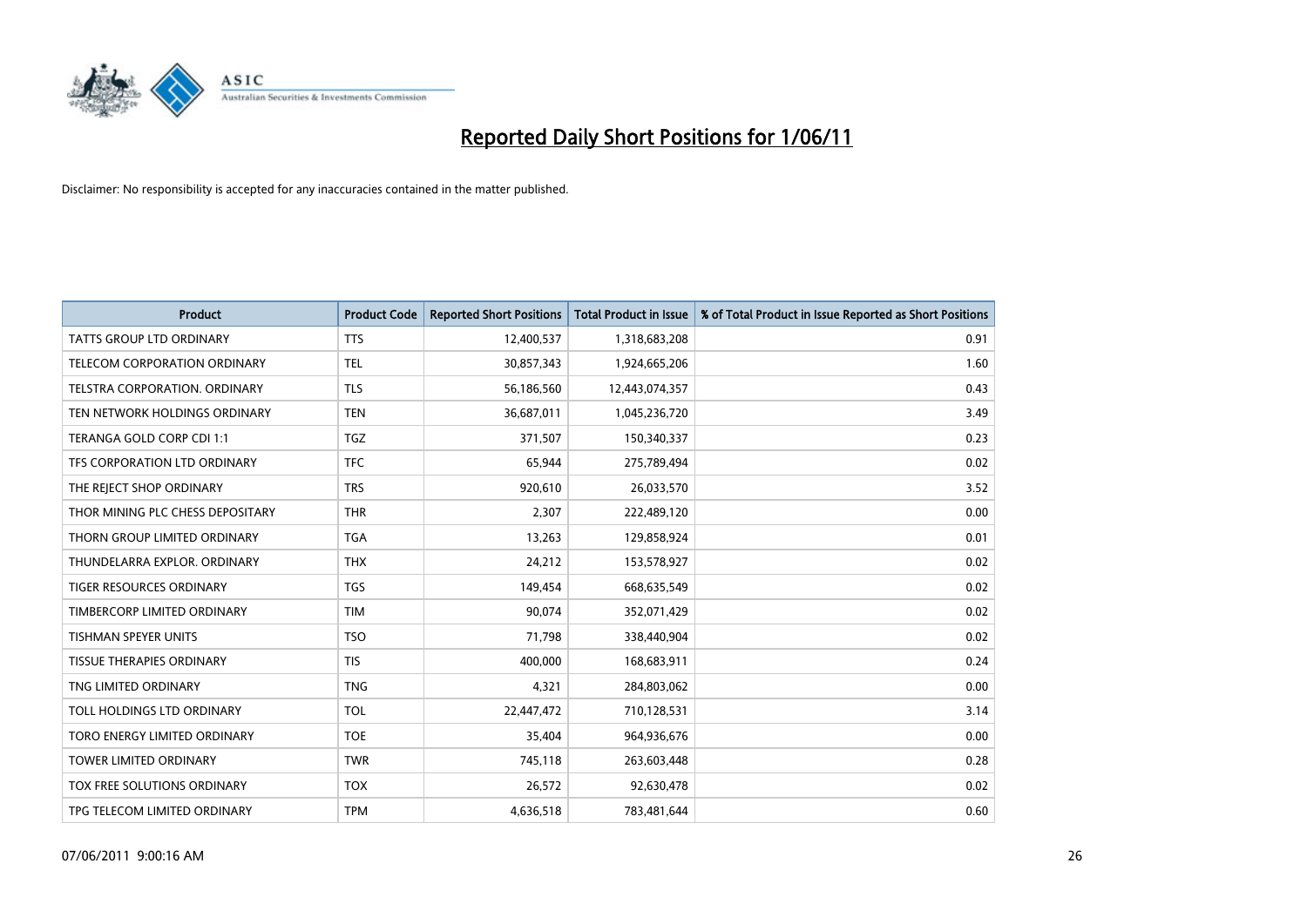

| <b>Product</b>                            | <b>Product Code</b> | <b>Reported Short Positions</b> | <b>Total Product in Issue</b> | % of Total Product in Issue Reported as Short Positions |
|-------------------------------------------|---------------------|---------------------------------|-------------------------------|---------------------------------------------------------|
| TRANSFIELD SERV INFR STAPLED SECURITIES   | <b>TSI</b>          | 36,967                          | 438,756,421                   | 0.01                                                    |
| TRANSFIELD SERVICES ORDINARY              | <b>TSE</b>          | 6,174,339                       | 549,715,957                   | 1.12                                                    |
| TRANSPACIFIC INDUST, ORDINARY             | <b>TPI</b>          | 10,398,940                      | 960,638,735                   | 1.05                                                    |
| TRANSURBAN GROUP TRIPLE STAPLED SEC.      | <b>TCL</b>          | 4,309,558                       | 1,443,543,731                 | 0.28                                                    |
| TREASURY WINE ESTATE ORDINARY             | <b>TWE</b>          | 6,892,578                       | 647,227,144                   | 1.07                                                    |
| TRINITY GROUP STAPLED SECURITIES          | <b>TCQ</b>          | 3,419                           | 203,405,927                   | 0.00                                                    |
| TROY RESOURCES NL ORDINARY                | <b>TRY</b>          | 30,361                          | 87,970,323                    | 0.03                                                    |
| UGL LIMITED ORDINARY                      | UGL                 | 5,530,893                       | 166,047,171                   | 3.29                                                    |
| UNILIFE CORPORATION CDI US PROHIBITED     | <b>UNS</b>          | 612,857                         | 273,378,408                   | 0.22                                                    |
| VALAD PROPERTY GROUP STAPLED US PROHIBIT. | <b>VPG</b>          | 2,713,128                       | 115,108,116                   | 2.36                                                    |
| VDM GROUP LIMITED ORDINARY                | <b>VMG</b>          | 11,116                          | 193,127,749                   | 0.01                                                    |
| <b>VENTURE MINERALS ORDINARY</b>          | <b>VMS</b>          | 179,358                         | 220,943,592                   | 0.08                                                    |
| VIRGIN BLUE HOLDINGS ORDINARY             | <b>VBA</b>          | 43,887,663                      | 2,210,197,600                 | 1.97                                                    |
| <b>VISION GROUP HLDGS ORDINARY</b>        | <b>VGH</b>          | 78,000                          | 74,197,532                    | 0.11                                                    |
| <b>VITA GROUP LTD ORDINARY</b>            | <b>VTG</b>          | 75,190                          | 142,499,800                   | 0.05                                                    |
| VITERRA INC CDI 1:1                       | <b>VTA</b>          | 3,873                           | 68,629,939                    | 0.01                                                    |
| VNGD ALL-WORLD EX-US CDI 1:1              | <b>VEU</b>          | 1,461                           | 685,769                       | 0.21                                                    |
| <b>WAREHOUSE GROUP ORDINARY</b>           | <b>WHS</b>          | 35,013                          | 311,195,868                   | 0.01                                                    |
| <b>WATPAC LIMITED ORDINARY</b>            | <b>WTP</b>          | 52,336                          | 183,341,382                   | 0.02                                                    |
| <b>WDS LIMITED ORDINARY</b>               | <b>WDS</b>          | 701                             | 144,055,662                   | 0.00                                                    |